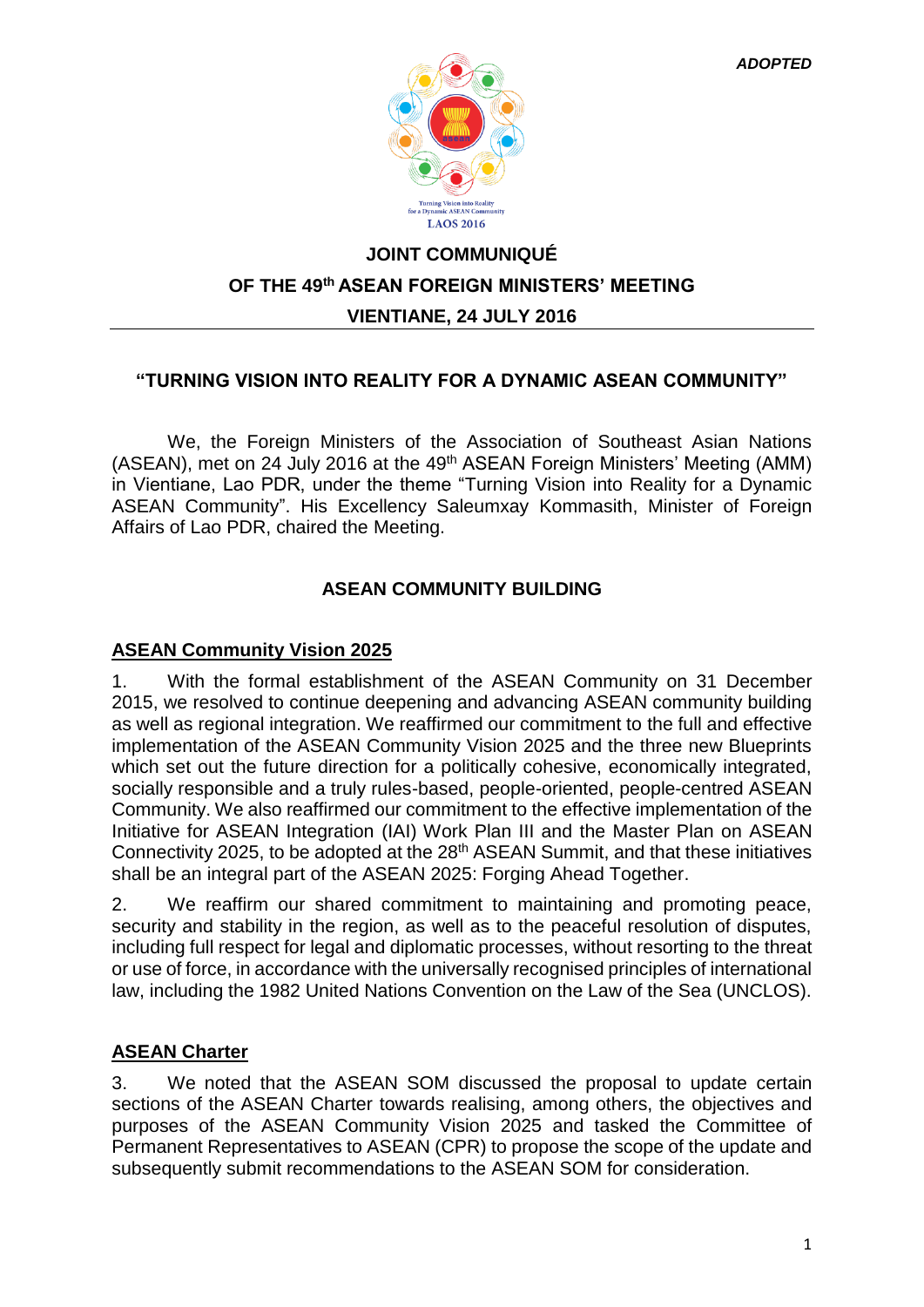### **Narrowing the Development Gap and Initiative for ASEAN Integration**

4. We noted the efforts and progress made in the implementation of the IAI Work Plan II (2009-2015). We also took note of the good progress made in the formulation of the IAI Work Plan III (2016-2020) by the IAI Task Force. Mindful of the importance of narrowing the development gap (NDG) as one of the priorities in the ASEAN Community building efforts, we looked forward to the adoption of the IAI Work Plan III at the 28<sup>th</sup> ASEAN Summit in Vientiane in September 2016, which would further promote equitable and inclusive development, as well as strengthen our collective efforts to assist newer Member States to meet ASEAN-wide targets and commitments. To this end, we tasked our Senior Officials to formulate the Vientiane Declaration to adopt the IAI Work Plan III. We called for the continued support by our Dialogue Partners and other external parties in advancing the region's integration efforts.

#### **Promoting Complementarities between the ASEAN Community Vision 2025 and the United Nations 2030 Agenda for Sustainable Development**

5. We welcomed the efforts made by Thailand, as ASEAN Coordinator, to promote complementarities between the ASEAN Community Vision 2025 and the United Nations 2030 Agenda for Sustainable Development. To take this matter forward, we will explore the development of priority areas and a roadmap to promote these complementarities and explore how our community building and the implementation of Sustainable Development Goals can reinforce one another for the benefit of our peoples.

6. We look forward to convening a special session of the ASEAN Foreign Ministers' Meeting focusing on Sustainable Development, back to back with the Informal ASEAN Foreign Ministers' Meeting in New York this September 2016.

#### **Strengthening the ASEAN Secretariat and Reviewing ASEAN Organs**

7. We were pleased to note the progress in the implementation of the Report and Recommendations of the High Level Task Force on Strengthening of the ASEAN Secretariat and Reviewing the ASEAN Organs (HLTF) to streamline and improve work processes and coordination among ASEAN Organs and strengthen the ASEAN Secretariat. We encouraged all ASEAN organs and sectoral bodies to continue with the implementation of the remaining recommendations within the targeted timeline.

8. We noted with satisfaction the ongoing efforts to strengthen the ASEAN Secretariat, including the operationalisation of the new organisational structure reflecting the enhanced responsibilities and functions of the ASEAN Secretariat in support of ASEAN community building. We expressed our appreciation to the Government of Indonesia for its contributions towards the re-development and expansion of the ASEAN Secretariat's premises.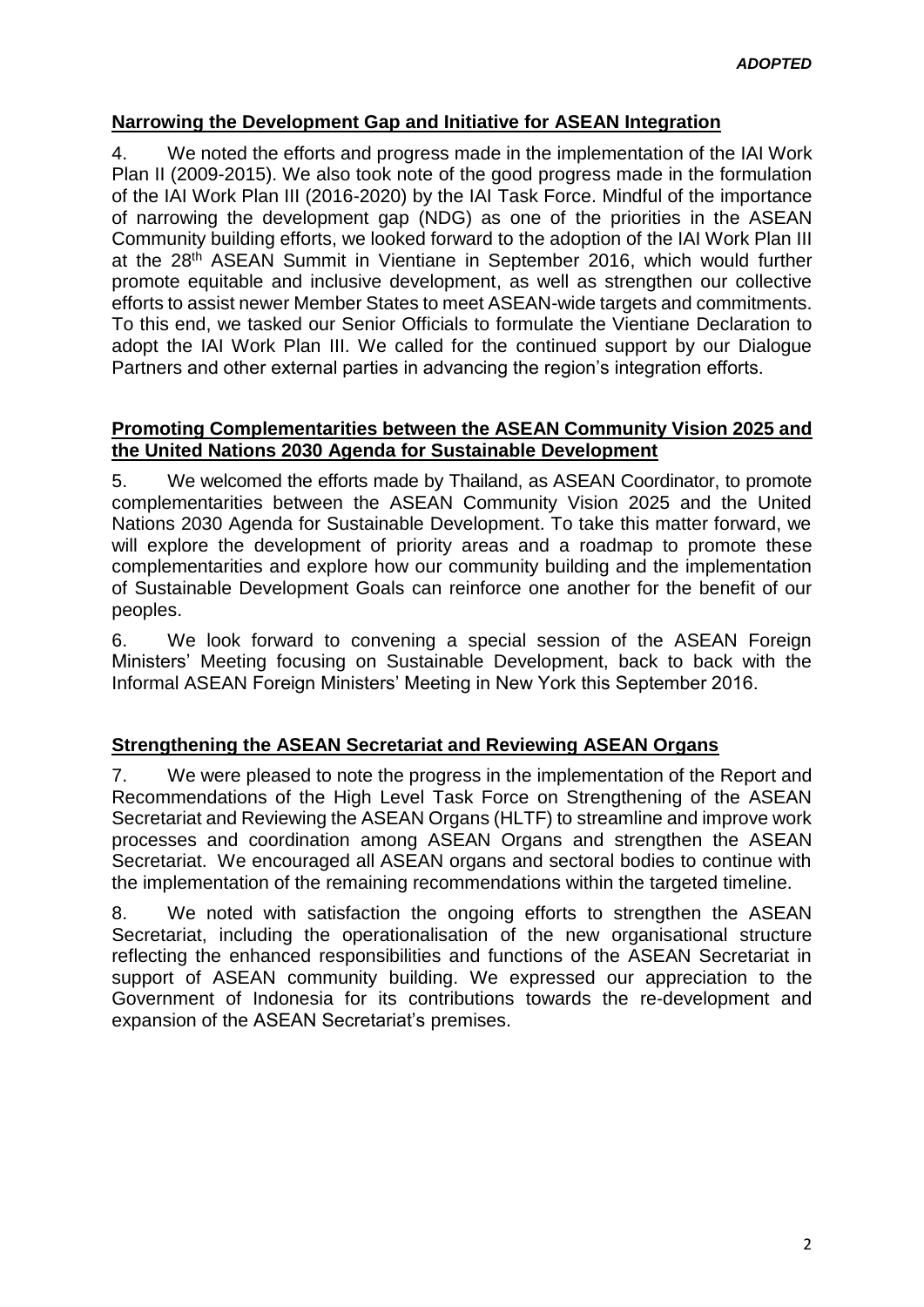# **ASEAN POLITICAL-SECURITY COMMUNITY**

#### **Implementation of the ASEAN Political-Security Community Blueprint 2025**

9. We noted with satisfaction the ongoing efforts to implement the APSC Blueprint 2025, including the development of a robust reporting and monitoring system with a greater focus on qualitative analysis and impact assessment. We also welcomed the initiatives and efforts undertaken by ASEAN Member States and APSC sectoral bodies to implement the Blueprint. We encouraged all relevant sectoral bodies to align their work plans with the relevant action lines in the Blueprint.

# **Treaty of Amity and Cooperation in Southeast Asia (TAC)**

10. We reaffirmed the enduring value and significance of the Treaty of Amity and Cooperation in Southeast Asia (TAC) forty years after its signing in 1976. The TAC continues to serve as the key code of conduct governing inter-State relations in the region and a foundation for the maintenance and promotion of regional peace and stability in the region. In this regard, we adopted the ASEAN Foreign Ministers Statement on the Occasion of the 40<sup>th</sup> Anniversary of the TAC which reiterates our firm commitment to upholding the purposes and principles of the TAC. We also emphasised the importance for all High Contracting Parties to continue to fully respect and promote the effective implementation of the TAC.

11. We welcomed the growing interest of other non-ASEAN Member States to accede to the TAC which reflects their political will and commitment to cooperate with ASEAN in the furtherance of peace and security in the region. In this regard, we agreed to the requests for accession by Chile, Egypt, Iran and Morocco to the TAC and looked forward to the Signing Ceremony as soon as possible. We also agreed to consider new applications in accordance with the Revised Guidelines for Accession to the TAC.

# **Southeast Asia Nuclear Weapon-Free Zone Treaty**

12. We reiterated our commitment to preserve the Southeast Asian region as a Nuclear Weapon Free Zone and free of all other weapons of mass destruction as enshrined in the Treaty on the Southeast Asia Nuclear Weapon-Free Zone (SEANWFZ Treaty) and the ASEAN Charter. We, therefore, stressed the importance of the full and effective implementation of the SEANWFZ Treaty, including through the Plan of Action to Strengthen the Implementation of the SEANWFZ Treaty (2013-2017). We also welcomed the biennial adoption of the 70<sup>th</sup> Session of the United Nations General Assembly (UNGA) resolution on the SEANWFZ Treaty in December 2015 which reiterates the importance of the Treaty in strengthening the security of States in the region and in contributing to international peace and security.

13. We reaffirmed our commitment to continuously engage the Nuclear Weapon States and intensify the ongoing efforts of the States Parties to the SEANWFZ Treaty and Nuclear Weapon States to resolve all outstanding issues, in accordance with the objectives and principles of the SEANWFZ Treaty.

14. We welcomed the designation of the ASEAN Network of Regulatory Bodies on Atomic Energy (ASEANTOM) as an ASEAN body under the APSC Pillar in Annex 1 of the ASEAN Charter, which would help ASEANTOM in promoting high standards of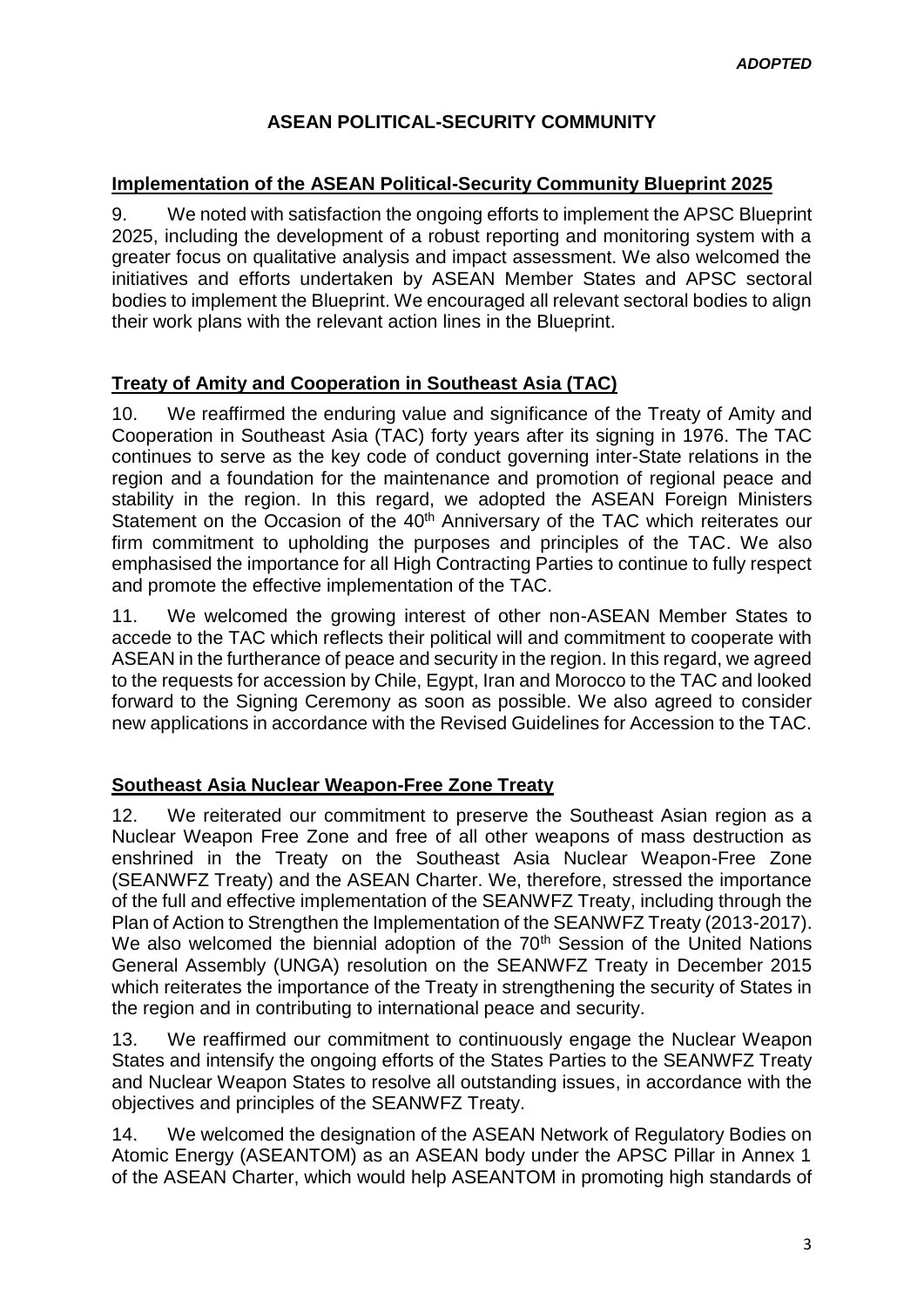nuclear safety, security and safeguards in the region, through cooperation, exchanging of information and complementing the work of existing mechanisms at the national, bilateral, regional and international levels, including the International Atomic Energy Agency (IAEA). We noted various activities undertaken by the ASEANTOM on nuclear safety, security, safeguards and emergency preparedness and response as identified in its annual Action Plan.

#### **Cooperation between ASEAN and the International Atomic Energy Agency**

15. We noted the central role of the IAEA in the promotion of safe, secure and peaceful uses of nuclear energy and nuclear non-proliferation. We therefore tasked the Senior Officials to explore ways to formalise relations between ASEAN and the IAEA, with the ASEANTOM serving as a focal point of coordination. This would promote greater cooperation and collaboration with the IAEA on issues related to nuclear safety, security and safeguards, including capacity building, to benefit all Member States.

#### **ASEAN Intergovernmental Commission on Human Rights**

16. We reaffirmed the ASEAN Intergovernmental Commission on Human Rights (AICHR) as a consultative body integral to the ASEAN organisational structure and its role as the overarching human rights institution in ASEAN. We noted with satisfaction the progress of the work of the AICHR in the promotion and protection of human rights. We welcomed the new Representatives for the term 2016 to 2018 and encouraged all the Representatives to engage more on human rights challenges in the region in accordance with the principles of the ASEAN Charter, the ASEAN Human Rights Declaration (AHRD) and the Phnom Penh Statement on the Adoption of the AHRD, as well as the Terms of Reference (TOR) of the AICHR. We noted with satisfaction the smooth transition of responsibilities and positive continuity of the institutional arrangements of the AICHR.

17. We commended the AICHR on the commencement of its second Five-Year Work Plan 2016-2020 and the implementation of the Guidelines on AICHR's Relations with Civil Society Organisations (CSOs), in line with the key theme of a peopleoriented, people-centred ASEAN.

18. We noted the AICHR Annual Report 2016 and endorsed the AICHR's priority programme/activities with indicative budget for 2017, which is the integral part of the AICHR's Five Year Work Plan 2016-2020. We encouraged the AICHR to continue its work, in accordance with the ASEAN Charter and the TOR of the AICHR, to further promote and protect human rights in ASEAN so as to ensure a rules-based, peopleoriented, people-centred Community. We also encouraged the AICHR to enhance public awareness of human rights among the peoples of ASEAN, including by uploading appropriate information on its work and activities on its Website. We acknowledged that human rights is a cross-cutting issue and are encouraged by the work of AICHR in strengthening its dialogue and consultation with other ASEAN Bodies and entities associated with ASEAN including CSOs and other stakeholders.

19. We welcomed the outcomes of the Interface between the AMM and AICHR Representatives and took note of the recommendation for the AMM to consider, when and as appropriate, the review of the TOR of the AICHR as provided for in the TOR,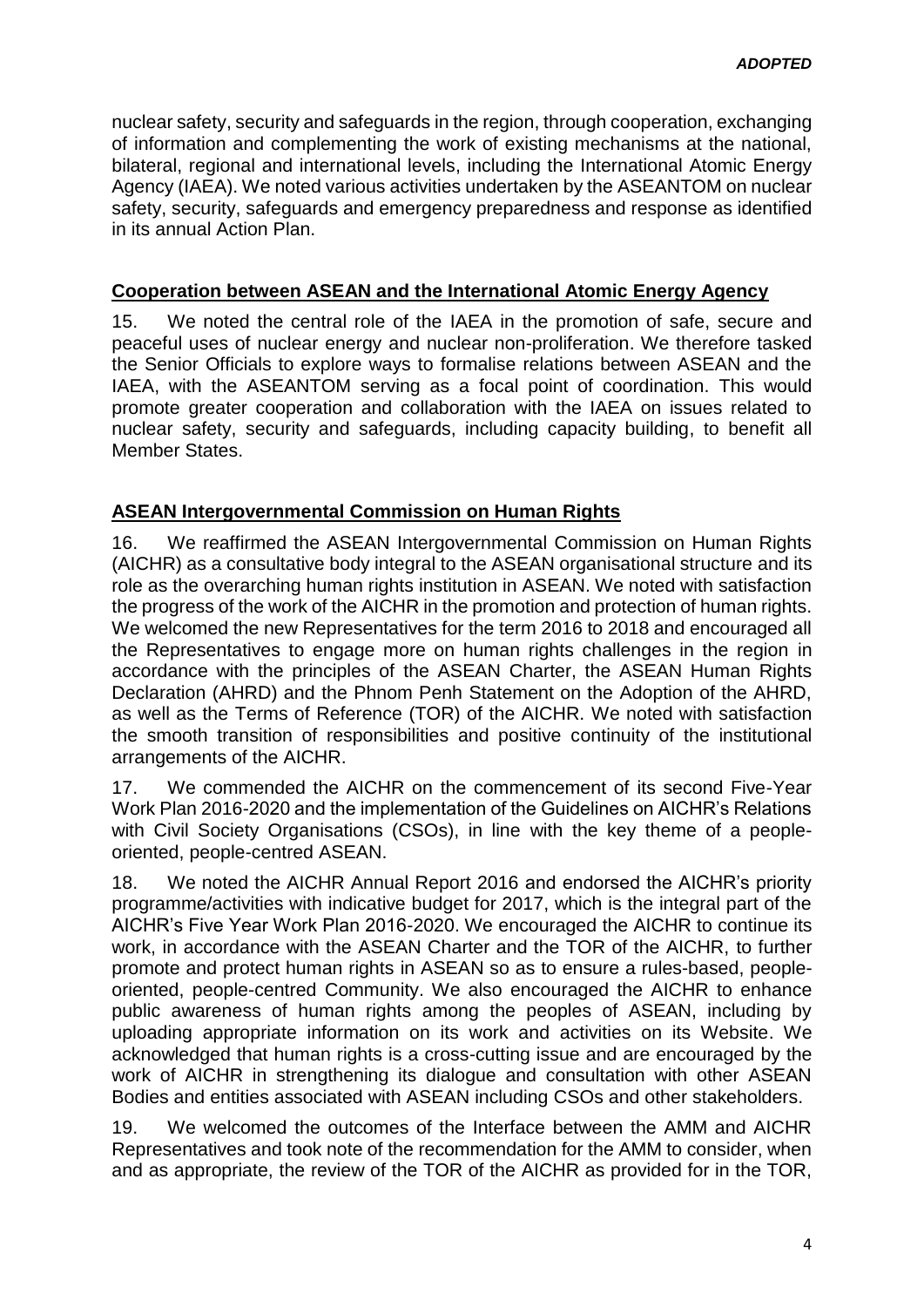consistent with the purposes and principles of the ASEAN Charter, with a view to further enhancing the promotion and protection of human rights within ASEAN.

# **ASEAN Institute for Peace and Reconciliation**

20. We noted the ongoing efforts of the ASEAN Institute for Peace and Reconciliation (AIPR) in promoting reconciliation, conflict management, conflict resolution and peace building to enhance peace and stability in the region. We welcomed the adoption of the Rules of Procedure of the Advisory Board of the AIPR. We urged the AIPR to accelerate its operationalisation, enhance its capacity, and continue engagement with relevant stakeholders, such as think tanks, CSOs, and ASEAN external parties, in promoting peace and reconciliation in the region. We also expressed our appreciation to Indonesia for its contributions to the initial operationalisation of the Institute, in accordance with the TOR of AIPR.

# **ASEAN Regional Mine Action Centre**

21. We welcomed the Official Inauguration of the ASEAN Regional Mine Action Centre (ARMAC) Headquarters in Phnom Penh which was held on 25 May 2016. We looked forward to the Inaugural Meeting of the Steering Committee of ARMAC in Phnom Penh in August 2016 and the full operationalisation of ARMAC, which serves as the regional centre of excellence in addressing the humanitarian aspects of the explosive remnants of war (ERW) for interested ASEAN Member States.

# **Maritime Cooperation**

22. We underscored the importance of strengthening regional cooperation and promoting mutual trust and understanding in maritime security and maritime safety to ensure peace and stability as well as safety of sea lanes, freedom of navigation and over flight and unimpeded commerce through, *inter alia*, capacity building, exchange of experiences and information, sharing of best practices, promotion of coordination on cross-cutting/cross-pillar issues, by utilising existing ASEAN-led frameworks, where appropriate, including the ASEAN Ministerial Meeting on Transnational Crime (AMMTC), ASEAN Regional Forum (ARF), ASEAN Defence Ministers' Meeting (ADMM) and ADMM-Plus, and the ASEAN Maritime Forum (AMF)/Expanded AMF (EAMF).

23. We noted that challenges of Illegal, Unreported and Unregulated (IUU) Fishing remain and have become even more complex in the region. We are therefore committed to expand regional cooperation to address this issue, including through supporting the effective implementation of the relevant international law and instruments. We noted with satisfaction that there are initiatives taken by ASEAN-led mechanisms to discuss and address the challenges of IUU Fishing.

24. We took note of the successful outcomes of the  $6<sup>th</sup>$  AMF and  $4<sup>th</sup>$  EAMF held in Indonesia in September 2015 and looked forward to the convening of  $7<sup>th</sup>$  AMF and  $5<sup>th</sup>$ EAMF in Brunei Darussalam in 2016.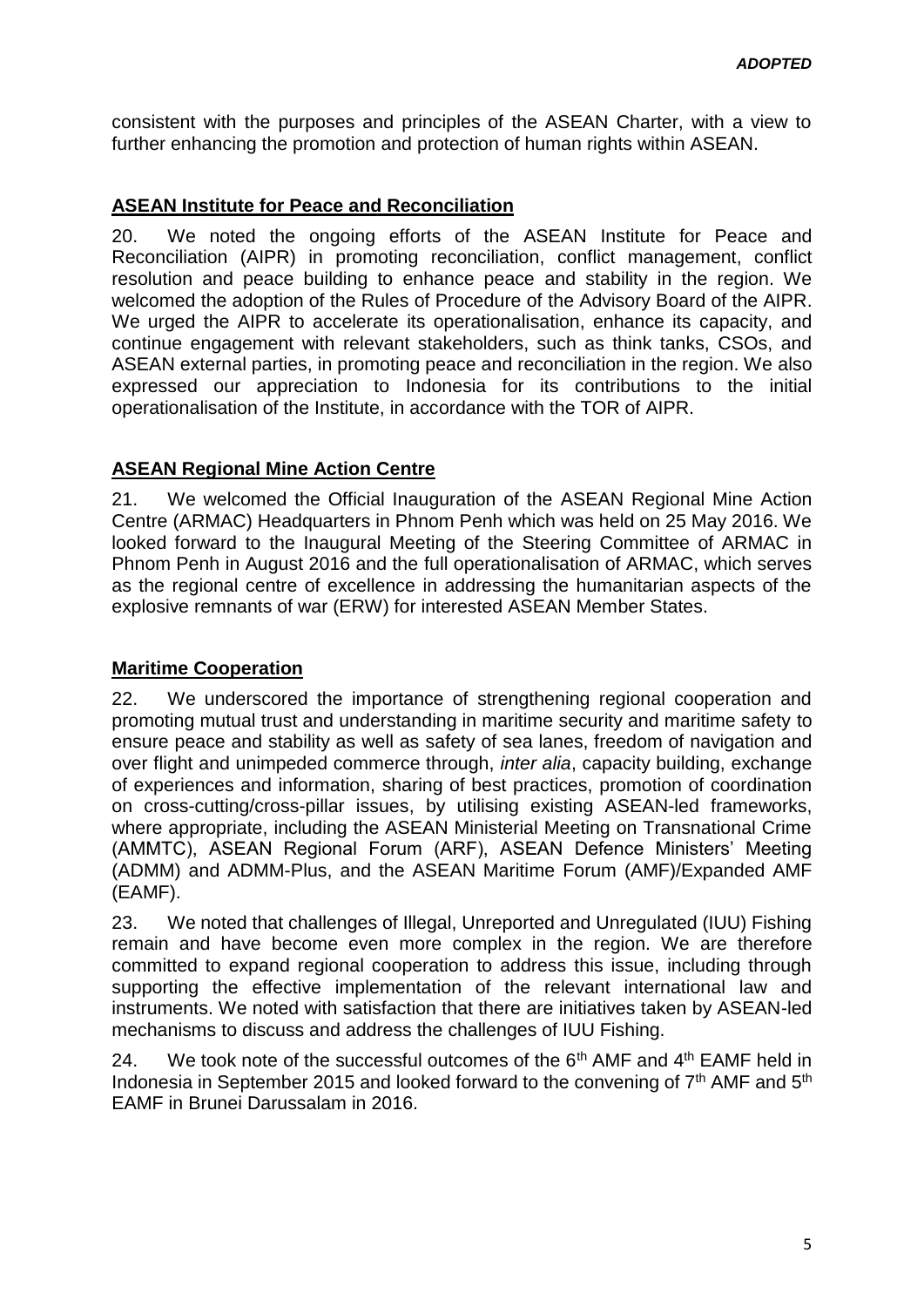#### **Non-Traditional Security Issues**

25. Following the adoption of the Kuala Lumpur Declaration in Combating Transnational Crime by the AMMTC in September 2015, we looked forward to the effective implementation of the Declaration, which has also included new areas of cooperation such as illicit trafficking of wildlife and timber and people smuggling, through the adoption of a new ASEAN Plan of Action in Combating Transnational Crime. We also looked forward to the convening of the 11<sup>th</sup> AMMTC in the Philippines in 2017, which will mark the beginning of the AMMTC being held annually.

26. We continued to strongly condemn the act of terrorism in all its forms and manifestations, especially with regard to the recent terrorist attacks in our region and other parts of the world and encouraged greater cooperation to address the root causes of violent extremism and radicalisation in societies**,** as well as the rising phenomenon of foreign terrorist fighters (FTFs). We noted the convening of the Special ASEAN Ministerial Meeting on the Rise of Radicalisation and Violent Extremism (SAMMRRVE) on 2 October 2015 in Kuala Lumpur to exchange experiences, views, ideas, as well as best practices in handling the issues of radicalisation, violent extremism and other emerging threats posed by FTFs in the region and to reaffirm our commitment to continue working closely in preventing and suppressing these threats.

27. Recalling the signing of the ASEAN Convention Against Trafficking in Persons, Especially Women and Children (ACTIP) by the ASEAN Leaders at the 27<sup>th</sup> ASEAN Summit, we looked forward to the early entry into force and the effective implementation of the ACTIP, as well as the effective implementation of the ASEAN Plan of Action Against Trafficking in Persons, Especially Women and Children (APA). We noted the ongoing efforts to socialise the ACTIP and APA with the relevant ASEAN Sectoral Bodies/Organs in combating trafficking in persons.

28. We welcomed the designation of the ASEAN Ministerial Meeting on Drug Matters (AMMD) under Annex 1 of the ASEAN Charter in October 2015. We looked forward to the convening of the next AMMD Meeting in October 2016 in Singapore. This will be the first AMMD Meeting since its institutionalisation.

29. We also welcomed the outcome of the 4th AMMD in October 2015 in Langkawi, Malaysia that endorsed the ASEAN Position Statement which affirmed ASEAN's aspirations and commitment to a zero-tolerance stance against drugs. In this regard, we were pleased to note the ASEAN Position Statement delivered at the 59<sup>th</sup> Commission on Narcotic Drugs (CND) Special Session on United Nations General Assembly Special Session (UNGASS) Preparations on 14 March 2016 in Vienna by Singapore and at the UNGASS on the World Drug Problem on 19 April 2016 in New York by Malaysia.

30. We welcomed the convening of the inaugural ASEAN Ministerial Conference on Cybersecurity in Singapore on 11 October 2016 to facilitate greater cybersecurity cooperation among ASEAN Member States, which will complement existing ASEAN efforts to strengthen cybersecurity in the region.

#### **Consular Assistance to Nationals of ASEAN Member States in Third Countries**

31. We look forward to the convening of the 1<sup>st</sup> Directors-General of Immigration Departments and Heads of Consular Affairs Divisions of the Ministries of Foreign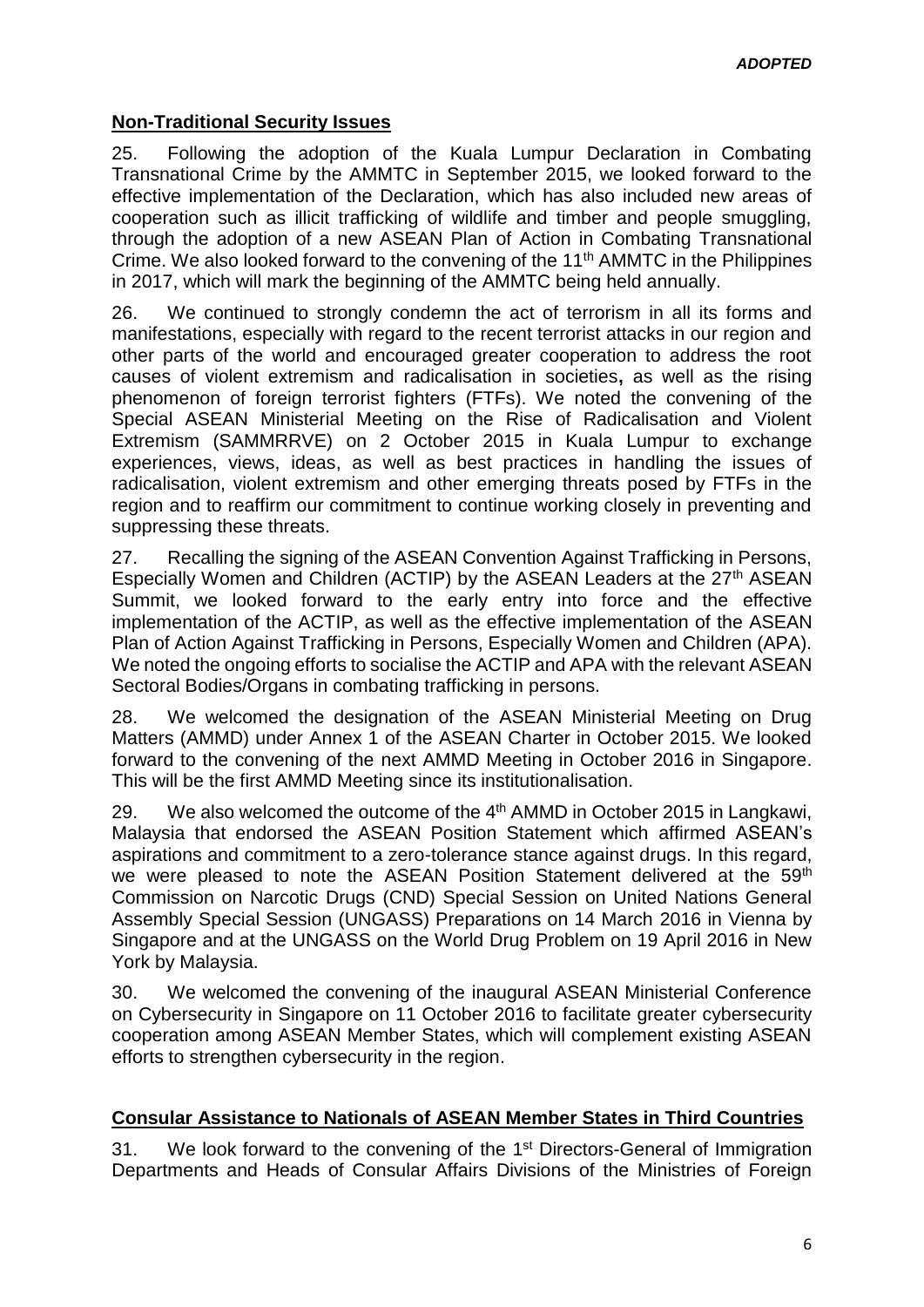Affairs Meeting (DGICM) Working Group Meeting on the Development of a Standard Operating Procedure (SOP) or Guideline on Consular Assistance to Nationals of ASEAN Member States in Third Countries to be held on 3 August 2016 in Bandar Seri Begawan, Brunei Darussalam, which aims to provide consular assistance to Nationals of ASEAN Member States whose countries do not have diplomatic presence in the Third country consistent with the vision of building a Caring and Sharing ASEAN Community.

### **Defence and Security Cooperation**

32. We were pleased to note the progress achieved by the ADMM in advancing practical defence cooperation and promoting strategic dialogue on defence and security matter over the past 10 years. We noted the Joint Declaration of the ASEAN Defence Ministers on Promoting Defence Cooperation for a Dynamic ASEAN Community, the TOR of the ASEAN Centre of Military Medicine (ACMM) and the TOR of the ASEAN Militaries Ready Group on Humanitarian Assistance and Disaster Relief (HADR), which were adopted by the  $10<sup>th</sup>$  ADMM held in May 2016 in Vientiane, Lao PDR.

33. We also commended the launching of the ACMM in Bangkok, Thailand, in view of promoting regional cooperation and coordination in the field of military medicine among ASEAN Member States and the Plus countries.

34. We also welcomed the ongoing implementation of defence initiatives among ASEAN Member States, including the establishment of the Direct Communications Link (DCL); the adoption of the ADMM Logistics Support Framework (LSF) and the Framework for the Implementation of the ASEAN Defence Industry Collaboration (ADIC); and conduct of activities in connection with the ASEAN Peacekeeping Centres Network (APCN), among others.

35. We were encouraged by the achievements of the ADMM-Plus process in forging practical defence and military cooperation among ASEAN and the eight Plus Countries, in particular, through the six ADMM-Plus Experts' Working Groups. We noted the conduct of the ADMM-Plus Exercises such as on Peacekeeping Operations (PKO) and Humanitarian Mine Action (HMA); and on Maritime Security (MS) and Counter Terrorism (CT). We looked forward to the conduct of the remaining two ADMM-Plus Exercises on Military Medicine and HADR in September in Thailand and on Maritime Security in November 2016 in New Zealand.

36. We also welcomed the adoption of the concept paper on the establishment of the ADMM-Plus Experts' Working Groups on Cyber Security, which would serve as a framework for cooperation on cyber security among the ADMM-Plus.

# **ASEAN ECONOMIC COMMUNITY**

#### **Implementation of the ASEAN Economic Community Blueprint**

37. We are encouraged that as at end-2015, ASEAN has achieved near completion of implementation of measures under the AEC Blueprint 2015. The remaining AEC 2015 measures would continue to be implemented, and progress tracked, in line with the AEC Blueprint 2025.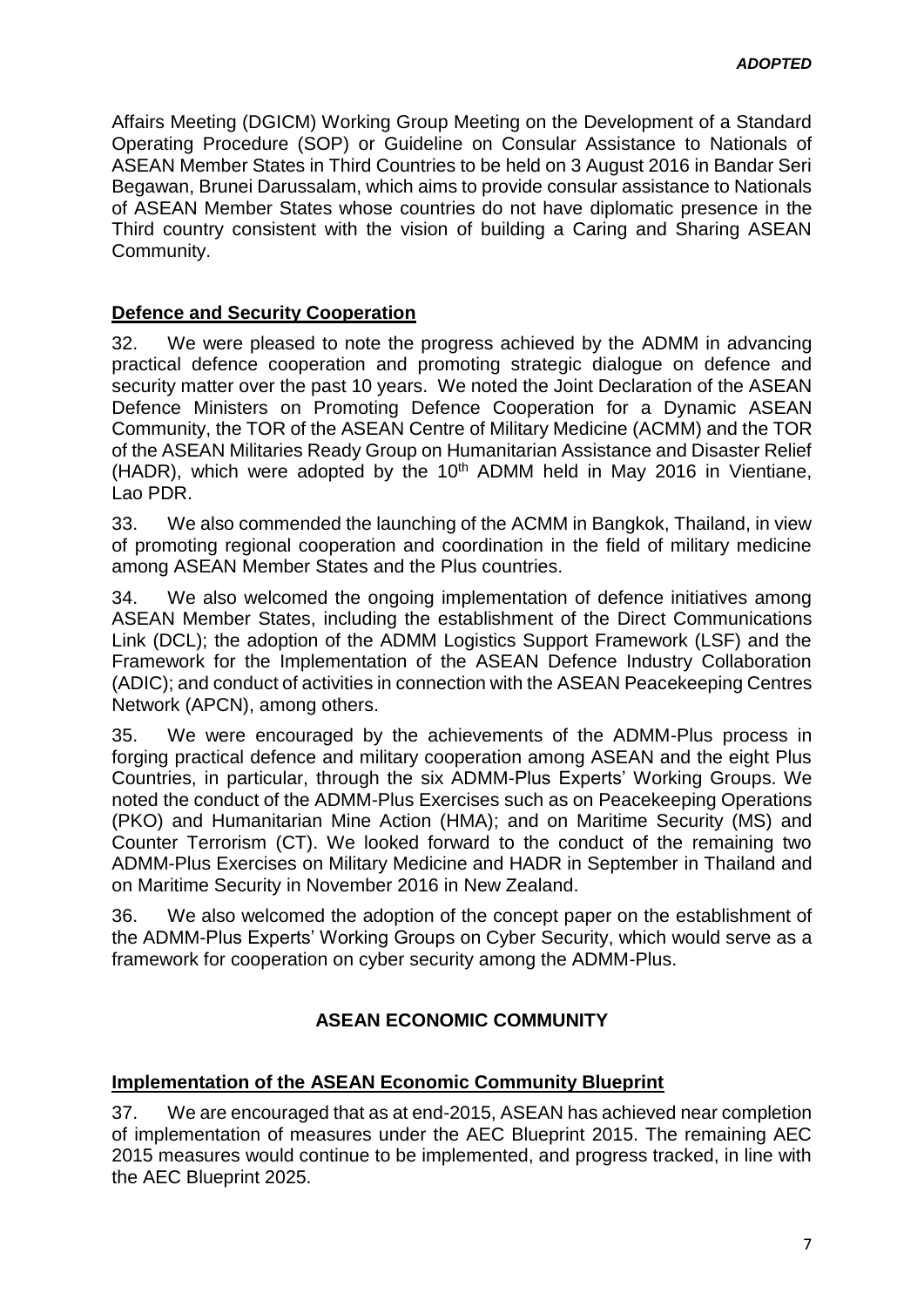38. We noted that implementation and monitoring mechanisms for the AEC Blueprint 2025 are being put in place. The strategic measures in the AEC Blueprint 2025 would be operationalised through the AEC sectoral work plans that are currently at different stages of finalisation. We also noted that an enhanced monitoring framework is currently being developed to support implementation of the AEC Blueprint 2025, and which would complement compliance-monitoring with outcomesmonitoring and impact evaluation to provide better assessment on integration progress.

# **Transport**

39. We welcomed the adoption of the Kuala Lumpur Transport Strategic Plan (KLTSP) 2016-2025 which serves as a guiding regional policy document for ASEAN transport cooperation and integration. The KLTSP outlines strategic measures in the areas of air transport, land transport, maritime transport sustainable transport and transport facilitation.

40. We also welcomed the adoption of the ASEAN Regional Road Safety Strategy which provides a framework for road safety strategies at the regional level to reduce road fatalities in ASEAN Member States in accordance with the United Nations Decade of Action for Road Safety 2011-2020.

### **Minerals**

41. We welcomed the adoption of the new ASEAN Minerals Cooperation Action Plan (AMCAP) 2016-2025 (AMCAP-III), that aims to (i) facilitate and enhance trade and investment in minerals; (ii) promote environmentally and socially sustainable minerals development; (iii) strengthen institutional and human capacities in the ASEAN minerals sector; and, (iv) maintain an efficient and up-to-date ASEAN minerals database, including its infrastructure towards achieving AEC integration in the minerals sector.

#### **Energy**

42. We welcomed the adoption of the new ASEAN Plan of Action for Energy Cooperation (APAEC) 2016-2025 Phase I (2016-2020) that builds on the achievements of past APAECs and which now involves sharpening the strategic areas of energy cooperation. We noted the ambitious APAEC targets towards sustainable energy consumption and production. We acknowledged the APAEC's target of initiating multilateral electricity trade in at least one sub-region in ASEAN by 2018 towards realising energy connectivity and market integration in the region.

#### **Information and Communication Technology (ICT)**

43. We welcomed the adoption of the new ASEAN Information and Communication Technology (ICT) Masterplan 2020 which will guide ASEAN ICT cooperation from 2016-2020 towards a digitally enabled economy that is secure, sustainable, and transformative and to enable an innovative, inclusive, and integrated ASEAN Community.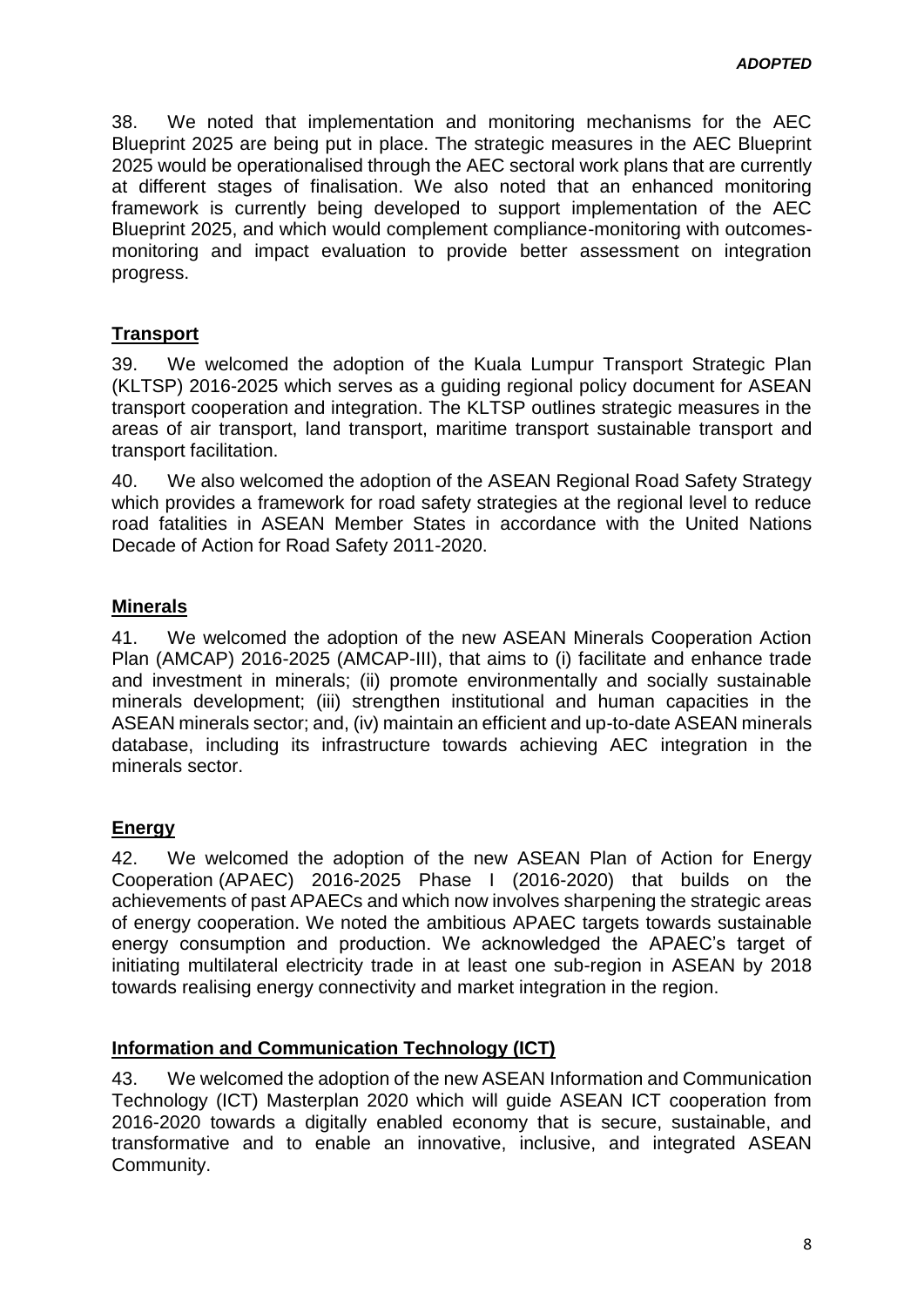# **Science and Technology**

44. We welcome the finalisation of the work plan to implement the ASEAN Plan of Action on Science, Technology and Innovation (APASTI) 2016-2025 adopted by the Science and Technology Ministers on 6 November 2015 in Vientiane, Lao PDR. We support the planned initiatives of the Committee on Science and Technology and its various subsidiary bodies that can contribute to raising the competitiveness of ASEAN as well as strengthening the engagement of women and youth and the private sector in science, technology and innovation (STI).

# **Finance and Banking**

45. We recognised the need to implement appropriate monetary, fiscal and macroprudential policies to maintain sustained economic growth and promote macroeconomic and financial stability, through engagement in multilateral discussions in the areas of macroeconomic policy and financial cooperation, and implementation of structural reforms in the ASEAN region. We welcomed the new initiative to facilitate broader financial inclusion in the ASEAN region to enhance economic growth, alleviate poverty and reduce income inequalities.

### **Food, Agriculture and Forestry**

46. We are pleased with the progress in implementing relevant activities under the Strategic Plan for ASEAN Cooperation in Food, Agriculture and Forestry 2016-2025, particularly achievements made in the harmonisation of standards and development of ASEAN guidelines to ensure safe and good quality agricultural products.

#### **Tourism**

47. We are pleased to note the new record of 113 million arrivals of international visitor arrivals to ASEAN in 2015, an increase of 8 per cent compared to 2014. We welcomed the adoption of the new ASEAN Tourism Strategic Plan 2016-2025 and supported the Visit ASEAN@50 Campaign to promote and showcase ASEAN as a single tourism destination as part of the commemoration of the 50th Anniversary of ASEAN in 2017.

#### **Micro, Small and Medium Enterprises**

48. We recognised the increasing importance of Micro, Small and Medium Enterprises (MSMEs) in contributing to the economic growth of ASEAN Member States. To this end, we welcomed the endorsement of the ASEAN Strategic Action Plan for MSMEs 2025 (SAPSMED 2025) last November 2015, with its focus on increasing access to technology, finance, markets, promoting entrepreneurship and an enabling regulatory environment for MSMEs.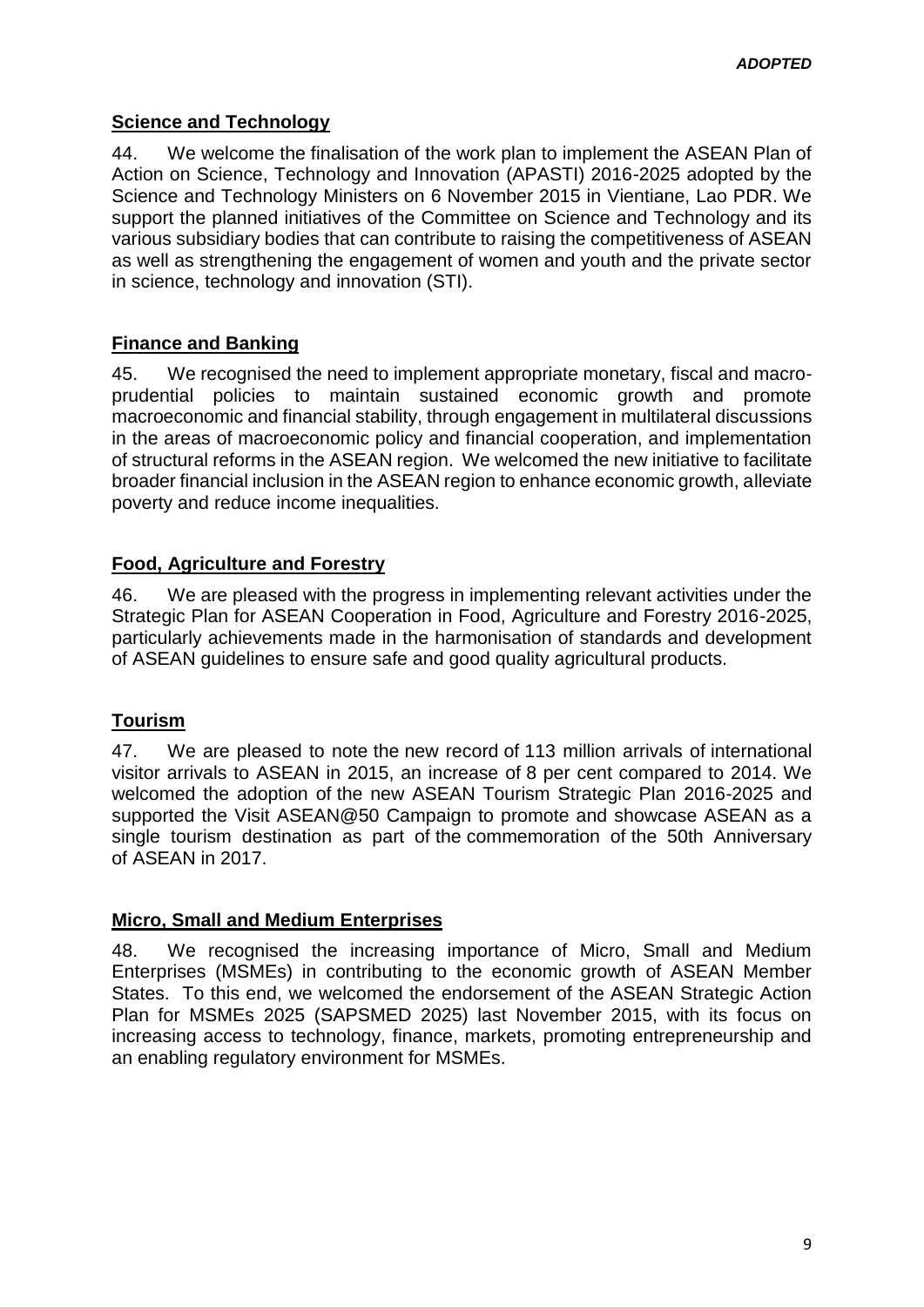### **Regional Comprehensive Economic Partnership**

49. We noted the progress made to date and encouraged all Parties to intensify efforts to advance the Regional Comprehensive Economic Partnership (RCEP) negotiations towards an early and successful conclusion.

#### **Statistical Cooperation**

50. We welcomed the review of Broad Framework for the Sustainable Development of ASEAN Statistics in response to emerging data needs from ASEAN community building and integration efforts.

### **Trade Facilitation**

51. We are encouraged by the progress on the harmonisation of standards and technical requirements, the development and the implementation of ASEAN Sectoral Mutual Recognition Arrangements (MRAs) and harmonisation of regulatory regime in ASEAN.

52. We noted that the Protocol on the Legal Framework to Implement the ASW (PLF), which governs the legal aspects of the eventual implementation of the ASW across Member States, is in the process of ratification by Member States. We welcomed the commencement of the implementation of the ASEAN Single Window (ASW) enabling platform.

#### **Investment**

53. We are encouraged that ASEAN continues to be the preferred investment destination, given its robust regional economic fundamentals and continuous effort of ASEAN Member States to improve their investment regimes through economic reform and various investment facilitation initiatives.

# **ASEAN SOCIO-CULTURAL COMMUNITY**

#### **Implementation of the ASEAN Socio-Cultural Community Blueprint 2025**

54. We recognised the importance of the ASEAN Socio-Cultural Community (ASCC) that engages and benefits the peoples and is inclusive, sustainable, resilient and dynamic, with a view to lifting the quality of life of its peoples through cooperative activities that are people-oriented, people-centred, environmentally friendly and geared towards the promotion of sustainable development, as well as deepening the sense of ASEAN identity.

55. Towards this end, we were encouraged by the ASCC Ministers' determination to strengthen coordination on cross-sectoral and cross-pillar issues and to engage all stakeholders. We were pleased to note that the ASCC sectoral work plans shall be aligned with the ASCC Blueprint 2025, highlighting an orientation to strong results through monitoring and evaluation, and supporting the achievement of sustainable development goals.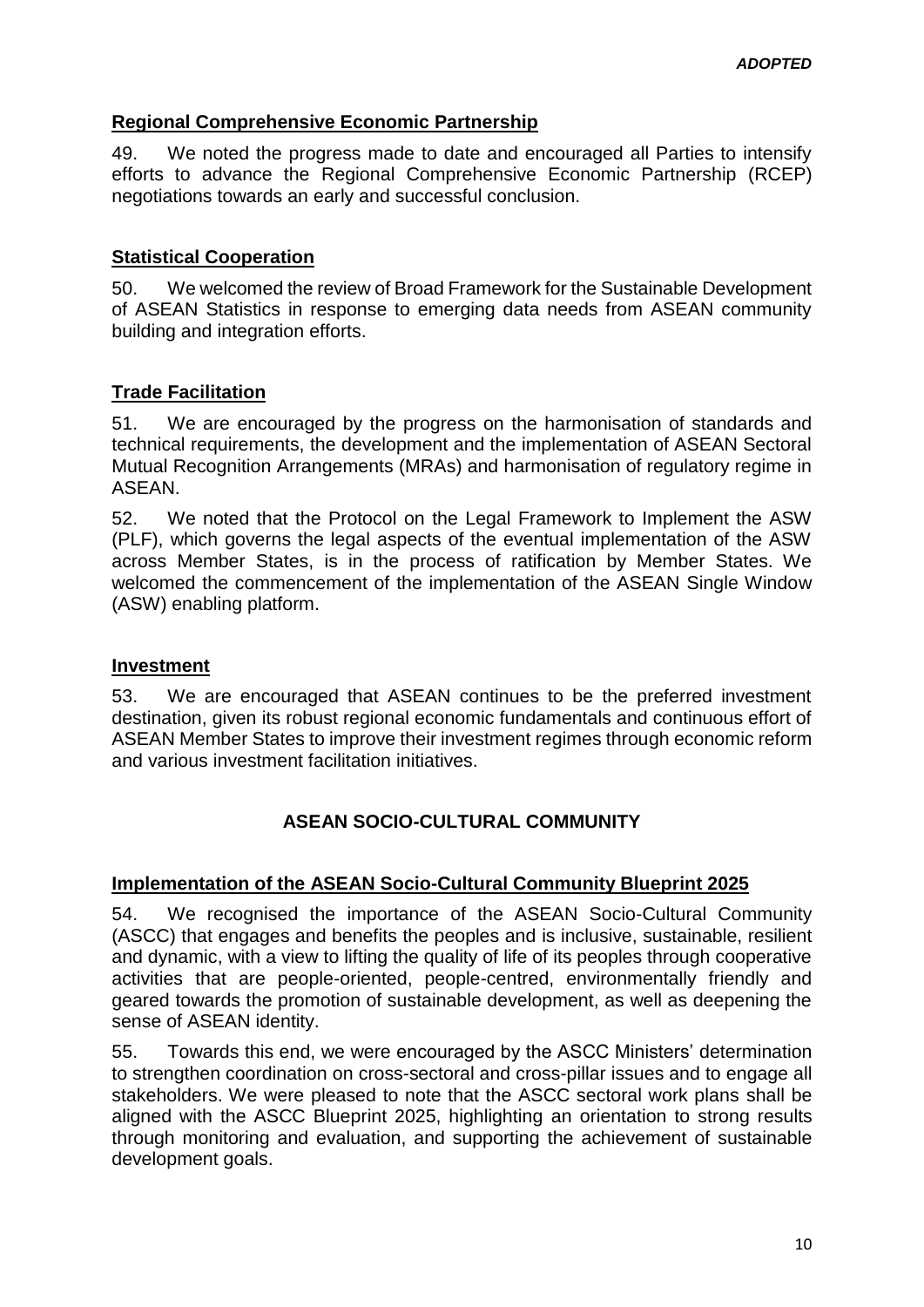### **Social Welfare and Development**

56. We noted the significant progress made in promoting the rights and welfare of children, elderly people, and persons with disabilities through regional policy frameworks such as the Regional Framework and Action Plan to Implement the ASEAN Declaration on Strengthening Social Protection and the Kuala Lumpur Declaration on Ageing: Empowering Older Persons in ASEAN, the Regional Plans of Actions on the Elimination of Violence against Women (EVAW) and Elimination of Violence against Children (EVAC), which were adopted by the ASEAN Leaders during the 27<sup>th</sup> ASEAN Summit in November 2015. Equally noteworthy is ASEAN's continuing efforts to enhance platforms for exchange and learning for persons with disabilities, such as the establishment of the ASEAN Network of Experts on Inclusive Entrepreneurship. We were also encouraged by the complementary efforts to enhance the capacities of social workers in ASEAN, through the ASEAN Social Work Consortium, the engagement with non-government organisation through the ASEAN GO-NGO Forum on Social Welfare and Development as well as continued efforts to raise ASEAN children's voice in regional issues that affect them through the regular conduct of ASEAN Children's Forum. In this regard, we welcomed the successful convening of the 4th ASEAN Children's Forum (ACF) on 20-23 June 2016 in Hanoi, Viet Nam with the recommendations to promote the efforts in the areas of combating and preventive of violence against children and trafficking in children and the protection of children from cybercrimes and climate change.

57. We underscored the need to promote an active ageing society, together with accessibility and quality welfare schemes, in order to meet the challenges of an ageing population which could cause far-reaching socio-economic impacts. We reaffirmed the commitment to support an active aging society made in the Kuala Lumpur Declaration on Ageing: Empowering Older Persons, adopted at the 27<sup>th</sup> ASEAN Summit in Kuala Lumpur in 2015. We encouraged the exchanges of lessons learned and best practices in uplifting the quality of life for the elderly which will lead to a truly inclusive and people-oriented, people-centred community.

58. The promotion and protection of the rights of women and children have advanced through the work of the ASEAN Commission on the Promotion and Protection of the Rights of Women and Children (ACWC). We commended the ACWC for the development of the ASEAN Guidelines for a Non-Violent Approach to Nurture, Care, and Development of Children in all Settings, and the ASEAN Early Childhood Care, Development and Education (ECCDE) Quality Standards, and for the completion of the Report on the Regional Review on Laws, Policies and Practices within ASEAN relating to the Identification, Management and Treatment of Victims of Trafficking, especially Women and Children, which contributes to the implementation of the ACTIP.

# **Women**

59. We recognised the importance of the continued promotion of gender equality and women's empowerment in the region, which is championed by the ASEAN Ministerial Meeting on Women with the support of the ASEAN Committee on Women (ACW). We were pleased that the pioneering work of ACW has led to a deeper understanding of the status and role of women in the ASEAN Community and, as such, continues to promote policy and programme development towards further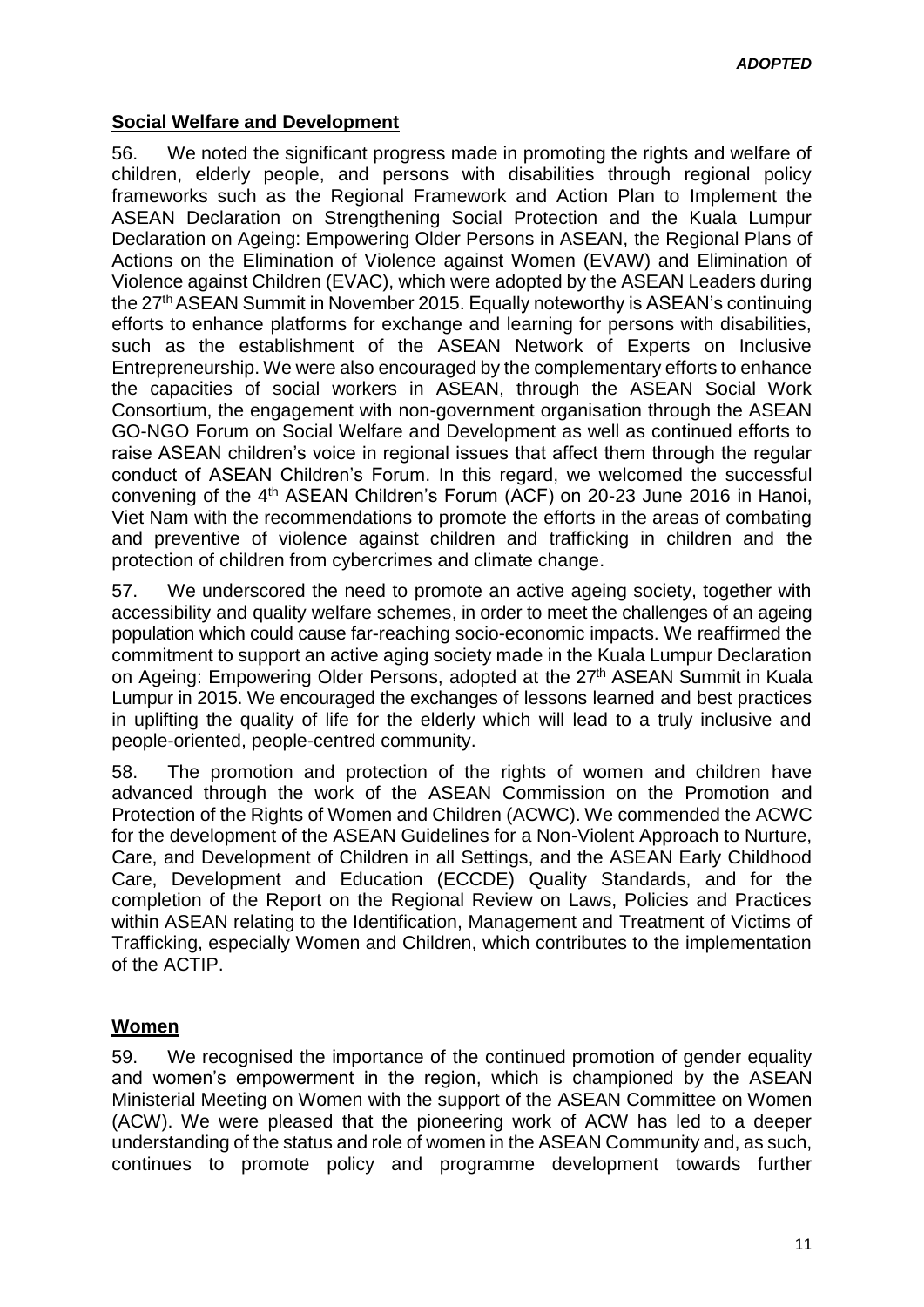empowerment of women. We noted with satisfaction the several regional initiatives undertaken such as the Inter-Ministerial Workshop on Gender Issues in Climate Change and Its Adaptation, the Regional Workshop on Gender Mainstreaming in Labour Policies to Promote Decent Work for All and the Regional Training on Social Protection and Gender Budget Analysis for the ASEAN Member States. We urged the relevant sectoral ministerial bodies to continue working towards women's empowerment including through the conduct of studies such as the publication of the Projected Gender Impact of the ASEAN Economic Community as well as the continued participation of women in the economic sector through the ASEAN Women Entrepreneurs' Network.

#### **Labour**

60. We welcomed the successful convening of the 24<sup>th</sup> ASEAN Labour Ministers Meeting (ALMM) on 15 May 2016 in Vientiane, Lao PDR. We congratulated the ALMM on the completion of the ASEAN Labour Ministers' Work Programme 2010-2015 and we looked forward to the robust implementation of the ASEAN Labour Ministers' Work Programme 2016-2020 which will further enhance the competitiveness and safe and decent work of the ASEAN workforce. We lauded the development and subsequent endorsement by the ALMM of the Vientiane Declaration on Transition from Informal Employment to Formal Employment towards Decent Work Promotion in ASEAN, which will be submitted for adoption by the 28<sup>th</sup> ASEAN Summit. We welcomed the agreement by the ALMM to conclude the Instrument and finalise the draft ASEAN Instrument on the Promotion and Protection of the Rights of Migrant Workers by September 2016 or at the latest by April 2017. In this regard, we looked forward to the finalisation of an adequate instrument ensuring the effective protection for the migrant workers, in accordance with the laws, regulations and policies of respective ASEAN Member States.

61. We noted the proposal of Indonesia to issue a statement on the promotion and protection of the rights of migrant workers.

62. We welcomed the convening of the ASEAN Inter-Pillar Policy Dialogue on the Impact of the ASEAN Economic Integration in the Labour Sector on 21 March 2016 in Kuala Lumpur**,** Malaysia which brought together, for the first time. [ASEAN Senior](http://asean.org/?static_post=work-plans-of-the-asean-senior-labour-officials-meeting-slom)  [Labour Officials Meeting](http://asean.org/?static_post=work-plans-of-the-asean-senior-labour-officials-meeting-slom) (SLOM), Senior Economic Officials Meeting (SEOM), ACW and regional organisations, including workers' and employers' organisations, to exchange views on opportunities and challenges for the labour sector in light of deepening and widening ASEAN economic integration.

63. We welcomed the adoption by the ALMM of the ASEAN Guidelines for Corporate Social Responsibility (CSR) on Labour which would guide governments, enterprises/ establishments, employers' organisations and workers' organisations to raise awareness of labour issues in CSR among enterprises, and incorporate CSR initiatives, human rights and decent work in their business practices.

#### **Civil Service**

64. We looked forward to the finalisation and endorsement of the ASEAN Cooperation on Civil Service Matters (ACCSM) Work Plan 2016-2020 at the Heads of Civil Service Meeting for the 18thACCSM and the ACCSM Plus Three Work Plan 2016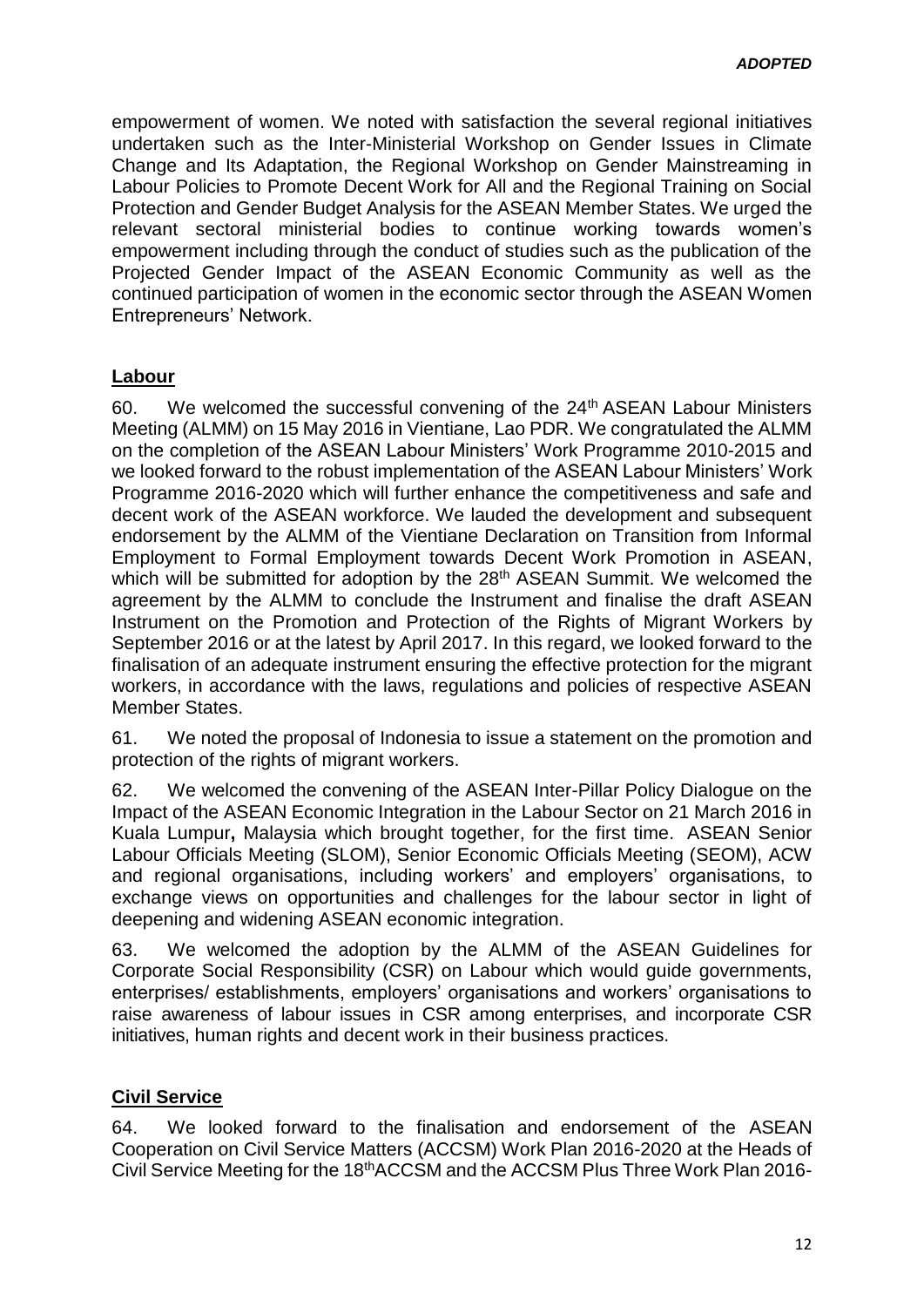2020 at the Head of Civil Service Meeting for the 3<sup>rd</sup> ACCSM Plus Three on 17 November 2016 in the Philippines. We welcomed the translation of the Putrajaya Joint Declaration on ASEAN Post-2015 Priorities towards an ASEAN Citizen-Centric Civil Service into activities in the ACCSM Work Plan 2016-2020. We further welcomed the efforts by ASEAN Member States to ensure the continued relevance and effectiveness of the ASEAN Resource Centres (ARCs), including the revision of the themes of the six ARCs in Brunei, Cambodia, Indonesia, Malaysia, Singapore and Viet Nam. We looked forward to the continued role of ARCs in providing capacity building to civil servants in ASEAN in their respective areas of expertise.

#### **Climate Change and Environment**

65. We noted with great concern that climate change has already caused major loss and damage throughout the ASEAN region, disproportionately affecting developing countries and impacting agriculture, energy supply, livelihoods, water security, land use and biodiversity. We noted the ASEAN Joint Statement on Climate Change 2015 and Declaration on ASEAN Post-2015 Environmental Sustainability and Climate Change Agenda which were adopted by the ASEAN Leaders at the 27<sup>th</sup> ASEAN Summit and conveyed at the High-Level Segment of the Paris Climate Change Conference. We commended the conclusion of the Paris Agreement on Climate Change at the Conference and looked forward to its entry into force.

66. With regard to the operationalisation of the ASEAN Institute for Green Economy (AIGE), launched during the 25th ASEAN Summit in Nay Pyi Taw in November 2014, we look forward to the finalisation and adoption of the draft TOR.

67. We recognised the importance of strengthening our cooperation in promoting environmental sustainability and building partnership for a clean and green environment as well as renewable energy, and preventing land degradation, promoting sustainable and integrated water resources management at all levels, including through transboundary cooperation as appropriate and ensuring sustainable management of natural resources, restoring watershed forest, conserving coastal and marine environment, including terrestrial and marine biodiversity. We looked forward to the development of the Post-2015 ASEAN Strategic Plan on Environment and the ASEAN-UN Work Plan on Environment and Climate Change 2016-2020. We also reiterated our commitment under the Convention on Biological Diversity to promoting biodiversity conservation in the region and supporting the implementation of the Strategic Plan for Biodiversity 2011-2020 and the Aichi Targets.

68. We recognised the key role of the ASEAN Centre for Biodiversity (ACB) in facilitating cooperation and coordination among the ASEAN Member States, and with other relevant national governments, regional and international organisations, on the conservation and sustainable use of biological diversity and the fair and equitable sharing of benefits arising for the use of such biodiversity in the ASEAN region. We commended its efforts in the protection and development of the growing number of ASEAN Heritage Parks. We noted the successful commemoration of its 10<sup>th</sup> Year Anniversary Celebration on 02 October 2015 highlighted by the groundbreaking ceremony of its new headquarters in Los Baños, Laguna, Philippines. We looked forward to the ratification of the Establishment Agreement of the ASEAN Centre for Biodiversity by all ASEAN Member States.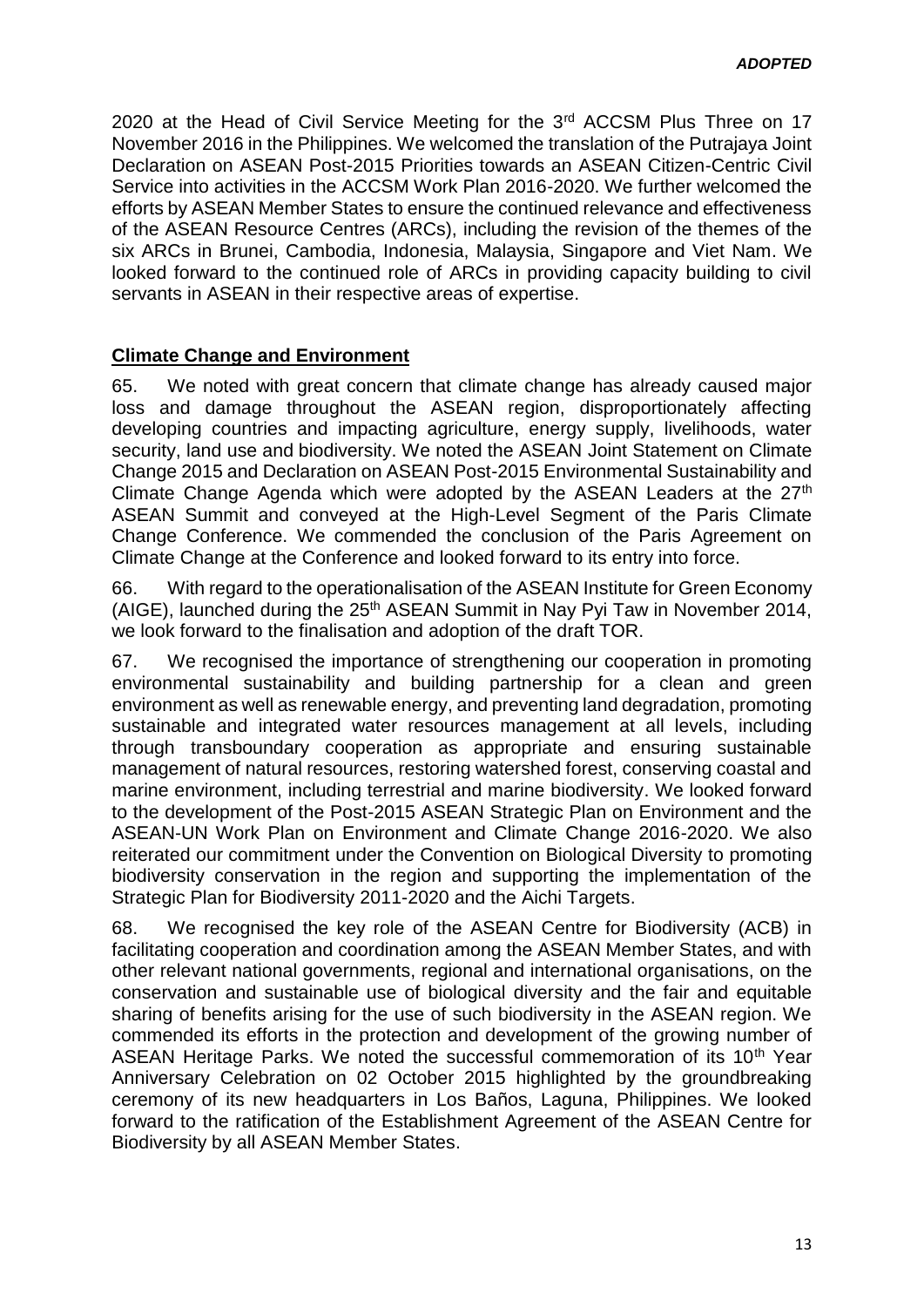69. We noted that transboundary haze pollution arising from land and forest fires remains a major concern in the region. We reiterated our commitment to greater regional cooperation to address this concern, including through full and effective implementation of the ASEAN Agreement on Transboundary Haze Pollution (AATHP). We looked forward to the establishment and full operationalisation of the ASEAN Coordinating Centre for Transboundary Haze Pollution Control under the AATHP which will provide a strategic framework for the implementation of collaborative actions to address transboundary haze pollution in the ASEAN region. We took note of the Media Release of the 18th Meeting of the Sub-Regional Ministerial Steering Committee (MSC) on Transboundary Haze Pollution issued by the Ministers of Brunei Darussalam, Malaysia, Indonesia, Singapore and Thailand. We also note positively that the Ministers looked forward to the adoption of the Roadmap by the Conference of the Parties to the ASEAN Agreement on Transboundary Haze Pollution in August 2016. We remain steadfast for our sectoral bodies to explore means of further enhancing regional cooperation efforts for delivering demonstrable improvements in achieving the vision of the Roadmap.

### **Disaster Management and Emergency Response**

70. We noted with satisfaction the accomplishments made during the implementation of the ASEAN Agreement on Disaster Management and Emergency Response (AADMER) Work Programme (2010-2015) and the operationalisation of the ASEAN Coordinating Centre for Humanitarian Assistance on disaster management (AHA Centre).

71. We welcomed the adoption of the ASEAN Vision 2025 on Disaster Management by the 3<sup>rd</sup> ASEAN Ministerial Meeting on Disaster Management (AMMDM) and the 4th Meeting of the Conference of the Parties (COP) to the AADMER held on 16 December 2015 in Phnom Penh, Cambodia, which serve as a strategic policy document. We also welcomed the successful launch of the AADMER Work Programme (2016-2020) at the Third AADMER Partnership Conference held on 29 April 2016 in Semarang, Indonesia.

72. We appreciated the announcement of the approval by the Disaster Emergency Logistic System for ASEAN (DELSA) Project Steering Committee approved of the new satellite warehouses for the Disaster Emergency Logistic System of ASEAN or DELSA in Thailand, endorsed at the 28<sup>th</sup> Meeting of the ASEAN Committee on Disaster Management on 26 April 2016 in Semarang, Indonesia, which would complement the DELSA Project in Subang, Malaysia.

73. We took note of the decision of the ASEAN Ministers in charge of Disaster Management in December 2015 in Phnom Penh, Cambodia to increase voluntary contributions of the ASEAN Member States to the ASEAN Disaster Management and Emergency Relief (ADMER) Fund and the equal contributions for the AHA Centre Fund which is in the process of considerations of ASEAN Member States, and we looked forward to the realisation of these commitments to ensure effective implementation of AADMER and sustainable operations of the AHA Centre.

74. We welcomed the endorsement of the draft ASEAN Declaration on One ASEAN One Response: ASEAN Responding to Disasters as One in the Region and Outside the Region by the AMMDM. We fully supported the draft Declaration's objective to achieve faster response, mobilise greater resources and establish stronger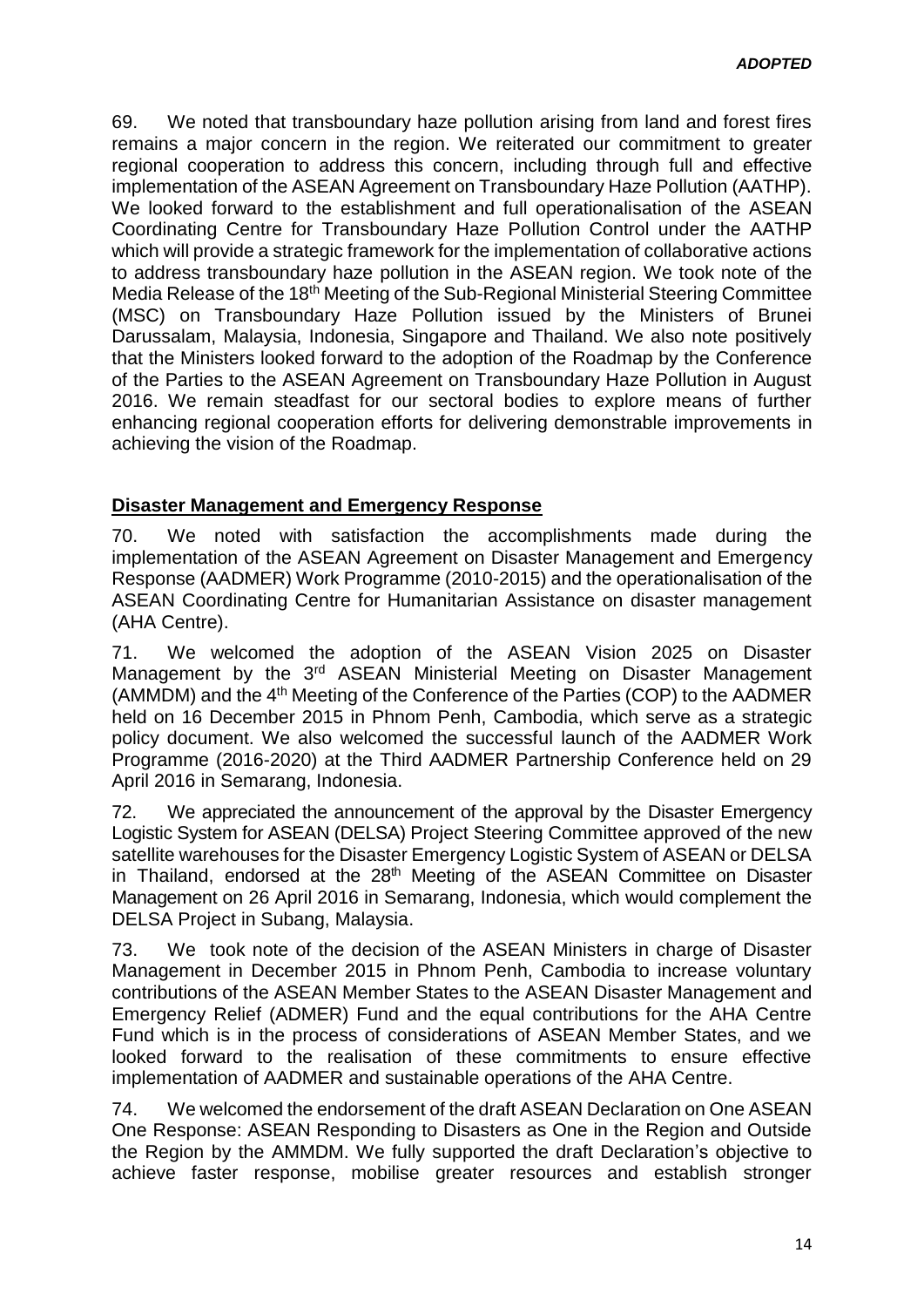coordination to ensure ASEAN's collective response to disasters in line with the principles of AADMER, and we looked forward to its signing by the Leaders at the 28<sup>th</sup> ASEAN Summit.

75. We welcomed the conduct of the ASEAN Joint Disaster Response Plan (AJDRP) Workshop in February 2016 in Jakarta, Indonesia, that gathered relevant sectors and stakeholders in ASEAN to plan together and define their respective roles and contributions in responding collectively to large-scale disasters. We looked forward to the conduct of the ASEAN Regional Disaster Emergency Response Simulation Exercise (ARDEX) in October 2016 in Bandar Seri Begawan, Brunei Darussalam, as a venue to test the AJDRP.

76. We welcomed the adoption of the ASEAN Joint Statement for the World Humanitarian Summit: "National Leadership and Regional Partnership for Resilient ASEAN" at the Informal AMMDM on 23 May 2016 in Istanbul, Turkey. The Joint Statement highlighted ASEAN's commitments to contribute to the attainment of the Agenda for Humanity and showcased ASEAN's vision to become the global leader in disaster management.

# **Youth**

77. We were encouraged that the focus of ASEAN to achieve a truly peopleoriented, people-centred ASEAN Community has provided for the greater participation of the youth in promoting the ASEAN Community. This has also raised awareness on the importance of preparing youth who represent the future leaders of ASEAN.

78. We noted with pleasure the development of the ASEAN Work Plan on Youth 2016-2020, under the Chairmanship of Cambodia, which aims to sustain the momentum for youth participation and youth development in ASEAN, particularly on youth entrepreneurship, youth employability, enhancing awareness and appreciation of an ASEAN Community, youth involvement, and youth competencies and resilience

79. We took note of the ongoing development of an ASEAN Youth Development Index that would assist ASEAN Member States to keep track on the evaluation of the outcomes and effectiveness of youth initiatives or youth development programs, and provide the suitable environment for young people to participate in, and benefit from the ASEAN Community building.

#### **Rural Development and Poverty Eradication**

80. We noted with satisfaction the consistent initiatives of the Senior Officials Meeting on Rural Development and Poverty Eradication (SOMRDPE).We also acknowledged the important role of the private sector in Rural Development and Poverty Eradication through public-private partnerships (PPP). We also noted the successful convening of the Fourth Forum on Rural Development and Poverty Eradication on 15 October 2015 in Vientiane, Lao PDR and the Third ASEAN Plus Three Village Leaders Programme on 15-22 November 2015 in Nanning City, Guangxi, China.

81. We commended the ten CSOs/non-governmental organisations (NGOs) from all ASEAN Member States which received the Second ASEAN Leadership Awards on Rural Development and Poverty Eradication during the 9<sup>th</sup>ASEAN Ministerial Meeting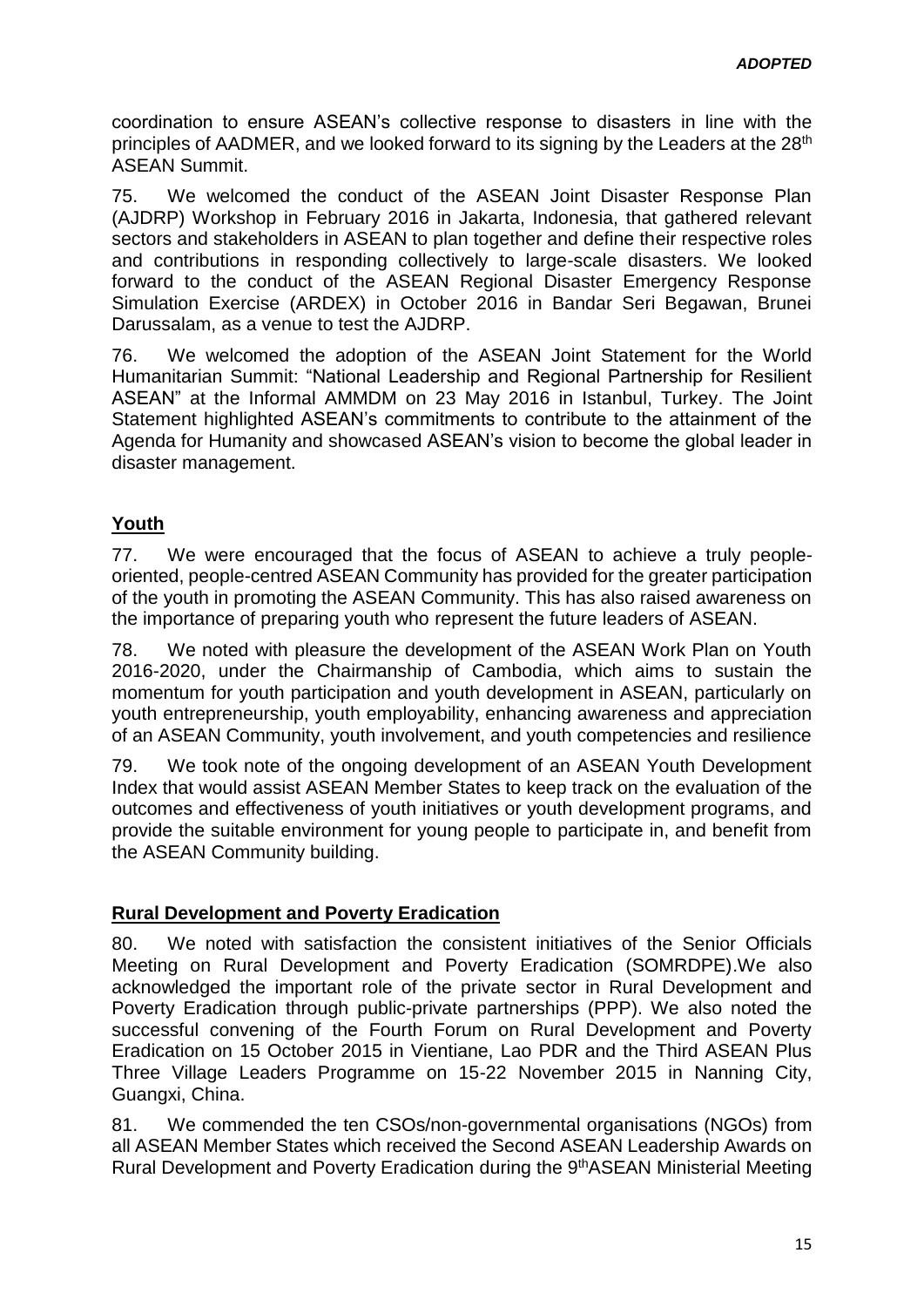on Rural Development and Poverty Eradication (AMRPDE) on 17 October 2015 in Vientiane, Lao PDR for their contribution to the quality of life of poor communities and rural development.

82. We were encouraged by the achievements of ASEAN Member States in attaining the Millennium Development Goals (MDGs) by 2015 as reflected in the ASEAN Regional Assessment on MDG Achievements and Post-2015 Development Agenda that was completed in August 2015. We looked forward to the continued efforts in the implementation of the 2030 Agenda for Sustainable Development.

### **Health**

83. In line with the ASEAN 2025: Forging Ahead Together, we expressed our support for the efforts of the ASEAN Health Sector to realise a Healthy, Caring and Sustainable ASEAN Community through the implementation of the ASEAN Post-2015 Health Development Agenda endorsed by the ASEAN Health Ministers in 2014, with its 20 health priorities under the health cluster categories of Promoting Healthy Lifestyle; Responding to All Hazards and Emerging Threats; Strengthening Health System and Access to Care; and Ensuring Food Safety.

84. We further acknowledged that the cluster approach to the implementation of the ASEAN Post-2015 Health Development Agenda will effectively and efficiently enhance coordination and collaboration in cross-cutting issues that includes among others, prevention and control of non-communicable diseases, addressing the threat of communicable and emerging infectious diseases including pandemics, universal health coverage, human resources for health and disaster health management.

85. We welcomed the promotion of sustainable health financing systems for social protection, particularly universal health coverage and sharing of experience in increasing technical capacity to develop affordable systems of health services.

# **Culture**

86. We recognised that culture remains an important catalyst in the promotion of the ASEAN identity and strengthening the ASEAN peoples' sense of belonging to the wider regional Community. We commended the ASEAN Ministers Responsible for Culture and Arts' ongoing development of the ASEAN Strategic Plan for Culture and Arts 2016-2025, which aims to deepen an ASEAN mindset and facilitate inter**-**cultural dialogue among the peoples of ASEAN through the engagement of various stakeholders in raising awareness on, and appreciation for, the histories, cultures, arts, traditions and values of ASEAN.

#### **Information**

87. We were pleased with the ASEAN Ministers Responsible for Information's (AMRI) continued efforts to implement the ASEAN Communication Master Plan. We appreciated AMRI's commitment to work with all ASEAN sectors to further raise ASEAN awareness of the benefits and opportunities offered by the ASEAN Community and strengthen the sense of belonging in this integrated region.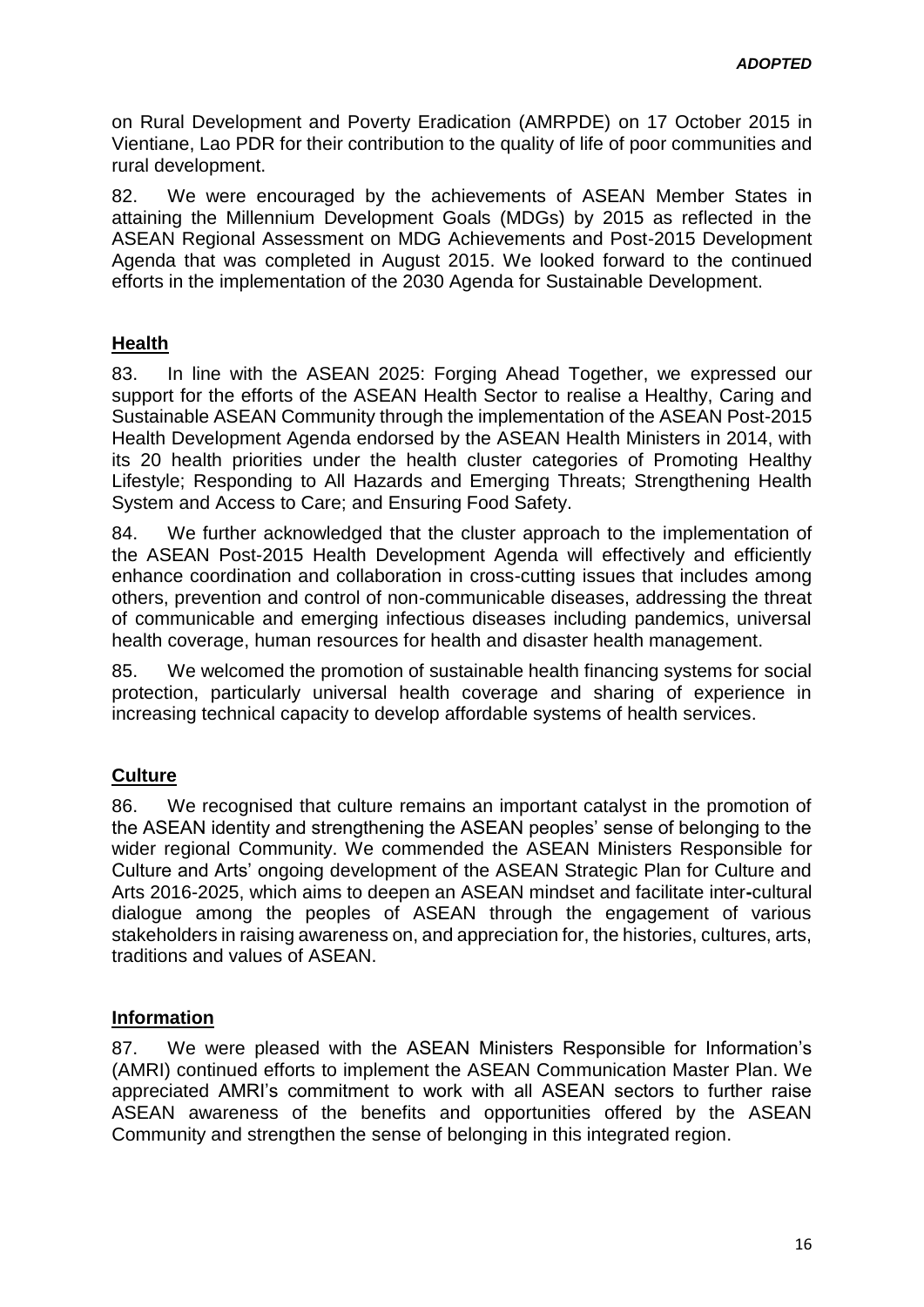88. We welcomed the adoption of the ASEAN Strategic Plan for Information and Media 2016-2025, which will guide the information sector in supporting other community pillars and sectors with their communication needs, advocating the policies and initiatives implemented by ASEAN, and promulgating the benefits of ASEAN Information Sector to the above mentioned draft document.

### **Education**

89. We recognised that education remains an important enabler to achieve an ASEAN Community that is politically cohesive, economically integrated, and socially responsible which in the long term promotes a truly people-oriented, people-centred and rules-based ASEAN. We noted the adoption of the ASEAN Work Plan on Education 2016-2020, under the leadership of Lao PDR, which signals the renewed interest and efforts of the ASEAN Member States in deepening cooperation in education and in expanding the scope of education cooperation towards development of a more coordinated, cohesive and coherent ASEAN position and its contribution to global education issues. In support of its implementation, we recognised the need to strengthen existing as well as build new partnerships with Dialogue Partners and international organisations to ensure complementarity and optimum use of resources. We also expressed support to the cross-sectoral approach in education cooperation in ASEAN to maximise efforts and leverage expertise and good practice.

90. We were pleased with the efforts towards the development and harmonisation of higher education and technical and vocational education and training in ASEAN which is expected to prompt greater integration and connectivity in the region through harmonisation and mobility of skilled labour and intra-ASEAN student mobility. In support of this, we welcomed the Kuala Lumpur Declaration on Higher Education that was sponsored by Malaysia, and was adopted during the 27<sup>th</sup> ASEAN Summit. We were also encouraged that basic education remains a core business of the Education Sector in ASEAN, particularly in ensuring quality, equity and inclusivity of education. We noted with appreciation the endorsement by the 15<sup>th</sup> Meeting of the ASCC Council of the ASEAN Declaration on Strengthening Education for Out-of-School Children and Youth (OOSCY) which will be submitted for adoption by the ASEAN Leaders at the 28th ASEAN Summit.

# **Sports**

91. We recognised the importance of sports in fostering social inclusion and mutual understanding among the peoples of ASEAN. We acknowledged that sports continue to be one of the most effective instruments in increasing ASEAN awareness and enhancing people-to-people connectivity. In pursuit of this, we were pleased with the development of the ASEAN Work Plan on Sports 2016-2020, which focuses on improving ASEAN awareness**,** building a strong ASEAN Community and developing the resilience of ASEAN peoples through supporting activities and exchange programmes that promote healthy lifestyles, sports dynamism, competitiveness and competencies.

92. We were encouraged by the Resolution of the United Nations General Assembly on Sports on 20 October 2015 which reaffirmed the role of sports in generating positive social change. We also noted with pleasure the establishment of the ASEAN Plus Japan Ministerial Meeting on Sports (AMMS+Japan) Framework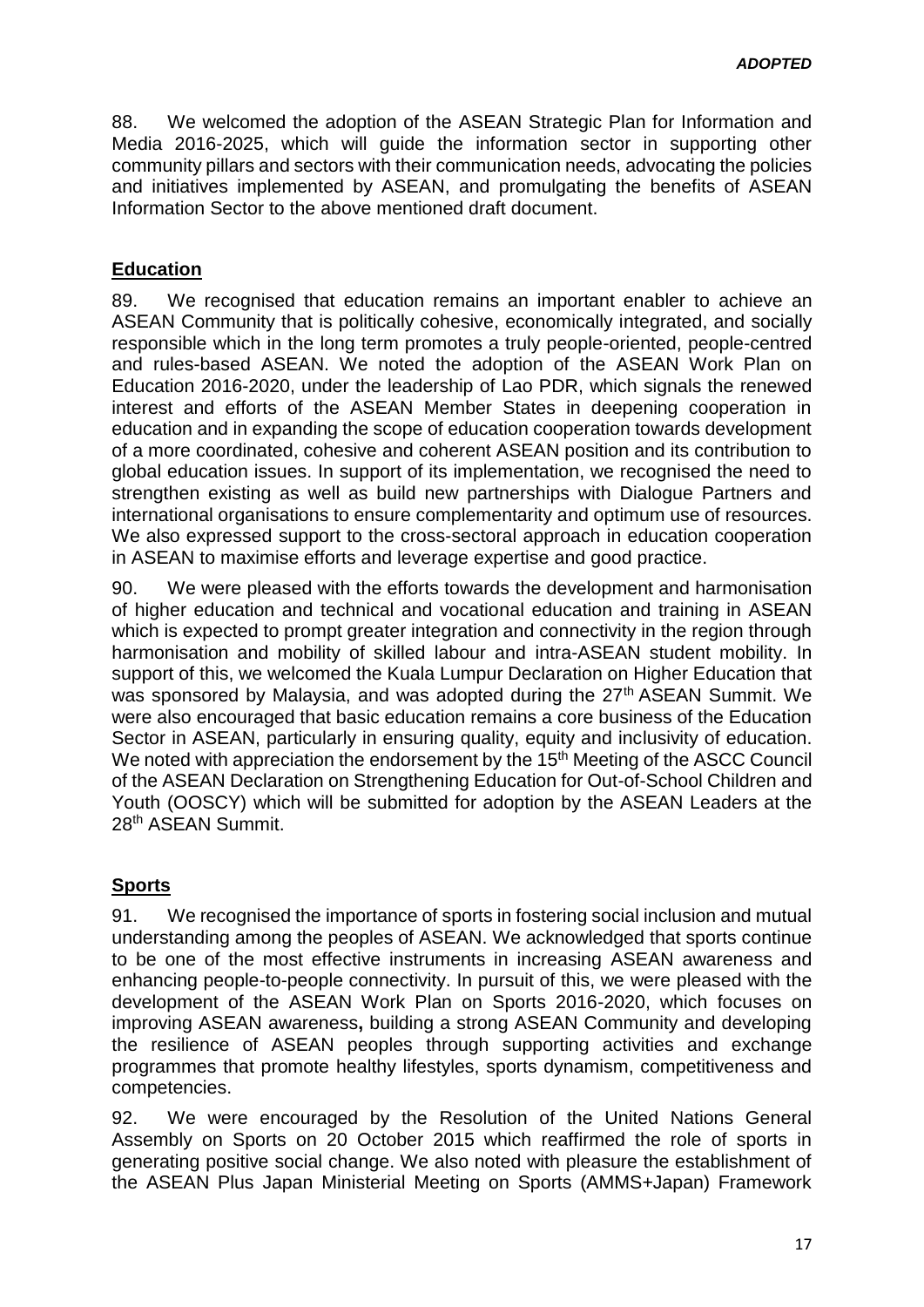which will take effect in 2017 and is in support of the Vision Statement on ASEAN-Japan Friendship and Cooperation.

### **ASEAN CONNECTIVITY**

93. We were encouraged by the significant progress achieved in the implementation of the Master Plan on ASEAN Connectivity (MPAC) adopted in 2010, towards promoting economic growth, narrowing development gaps as well as realising the ASEAN Community. We reaffirmed the need to address various challenges encountered in implementing MPAC such as resource mobilisation, capacity building and effective coordination.

94. We are pleased with the efforts by the ASEAN Connectivity Coordinating Committee (ACCC) and the significant progress made in the formulation of the Master Plan on ASEAN Connectivity 2025 (MPAC 2025), which would prioritise relevant, timebound and implementable strategies and initiatives that support the ASEAN Community Vision 2025. We look forward to the adoption of the MPAC 2025 by our Leaders at the 28<sup>th</sup> ASEAN Summit in Lao PDR in September 2016. In this regard, we tasked our Senior Officials to prepare the Vientiane Declaration on the Adoption of the MPAC 2025. We also look forward to the convening of the 7<sup>th</sup> ASEAN Connectivity Symposium to be held in Vientiane, Lao PDR in October 2016, which will provide a platform and opportunity to socialise and explore ways and means towards the successful implementation of the MPAC 2025.

95. We welcomed contributions from our Dialogue Partners and external parties which have supported the implementation of MPAC, and we look forward to their further support to the MPAC 2025, in further enhancing ASEAN Connectivity. We encouraged all Dialogue Partners and external parties to intensify cooperation including through resources mobilisation for infrastructure development and other initiatives with a view to promoting ASEAN Connectivity.

#### **EXTERNAL RELATIONS**

96. We emphasised the importance of maintaining ASEAN Centrality in the evolving regional architecture, and agreed to work closely with all our partners through the various ASEAN-led mechanisms such as ASEAN Plus One, ASEAN Plus Three, ARF, ADMM-Plus and East Asia Summit (EAS).

97. We expressed our satisfaction with the progress made in our relations with Dialogue Partners and other external parties. As an outward-looking Community, we reaffirmed our commitment to strengthen this engagement to further promote dialogue and cooperation in support of the implementation of ASEAN Community Vision 2025, the MPAC 2025 and the IAI Work Plan III (2016-2020), as well as to promote peace, stability and prosperity in the region.

98. We reiterated the importance of ensuring that engagement between ASEAN and external parties is based on the key principles of mutual respect and mutual benefit, by firmly upholding the principles and purposes of the Charter of the United Nations, the ASEAN Charter and international law; governed by the Guidelines for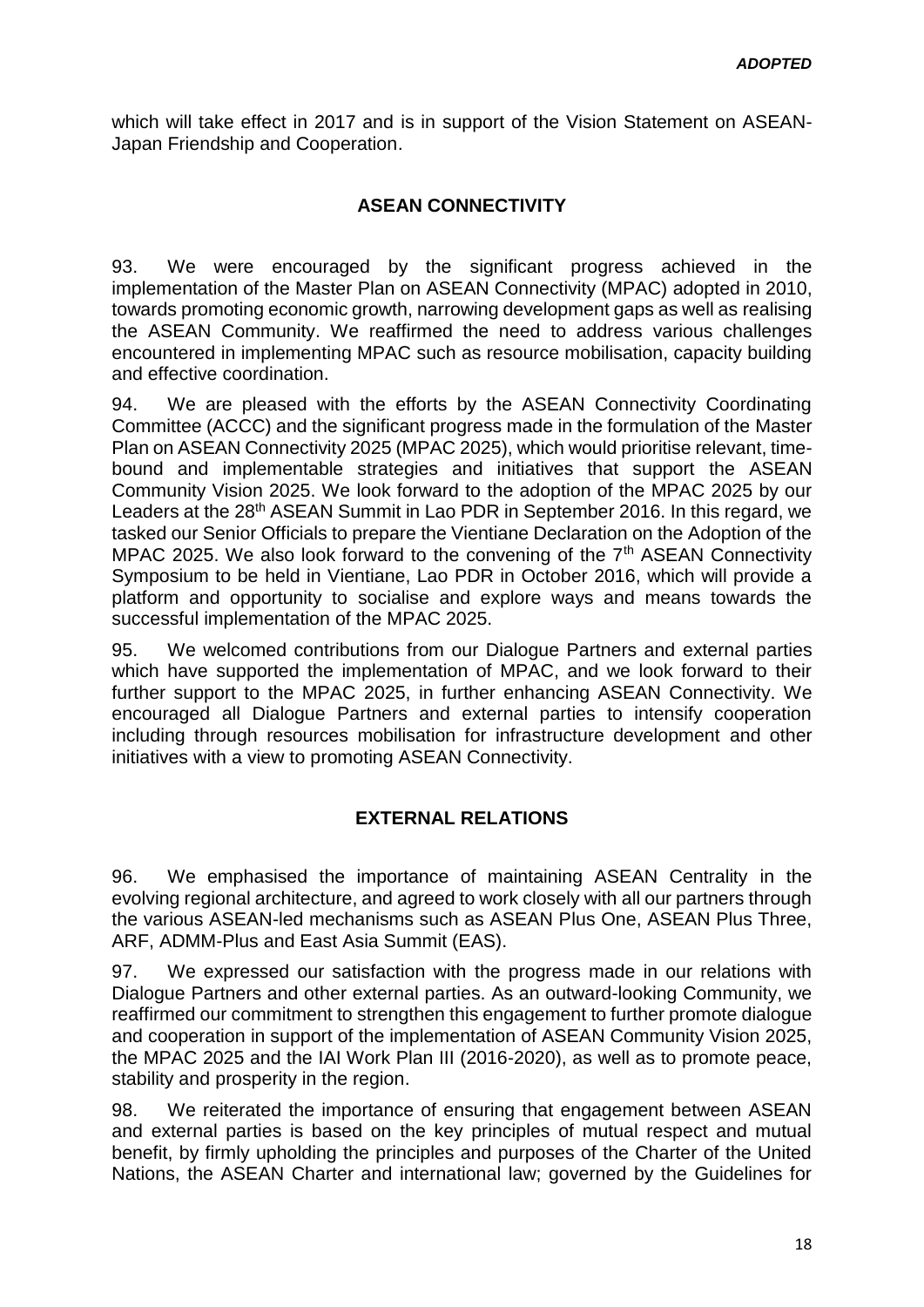ASEAN External Relations, based on the principles of equality and parity of treatment for all ASEAN Member States, as well as adherence to the principle of ASEAN Centrality.

99. We commended the role of the CPR in facilitating cooperation with external partners. We are also pleased to note that there are 86 Ambassadors of Non-ASEAN Member States accredited to ASEAN and 50 ASEAN Committees in Third Countries and International/Regional Organisations.

### **ASEAN-Australia**

100. We welcomed the progress of the ASEAN-Australia Plan of Action (POA) 2015- 2019 to implement the ASEAN-Australia Strategic Partnership and the decision in 2015 to convene the first biennial Leaders' Summit in 2016.

101. We appreciated Australia's efforts to continue to deepen cooperation and consultations with ASEAN through, among others, co-chairing and supporting several key activities and initiatives in the areas of counter-terrorism, maritime security and disaster response. We also recognised that ccombating trafficking in persons is a key area of collaboration between ASEAN and Australia, with the ongoing implementation of the AUD 50 million - Australia-Asia Programme to Combat Trafficking in Persons (AAPTIP).

102. We noted with satisfaction that ASEAN and Australia have actively pursued opportunities to deepen the already close economic relations, including Australia's strong private sector outreach in 2015-2016 to promote awareness of the ASEAN Economic Community.

103. We expressed appreciation for Australia's support for the extension of the ASEAN-Australia-New Zealand Free Trade Area Economic Cooperation Support Programme (AECSP), which has so far made significant achievements in advancing the built-in agenda of the Agreement. We also appreciated Australia's extended support for ASEAN economic integration through the ASEAN-Australia Development Cooperation Programme Phase II (AADCP II) from 2015 to 2019.

104. We are committed to intensify people-to-people links with Australia, especially in education, and welcomed Australia's commitment to provide Awards, and grants scholarships to over 900 students from ASEAN Member States to study/undertake professional development in Australia in 2016, and noted the extended New Colombo Plan. We noted with satisfaction the establishment of the Australia-ASEAN Council in 2015 and welcomed the Council's initial focus on knowledge development for trade and economic development, technology and entrepreneurship, and culture and education.

# **ASEAN-Canada**

105. We welcomed the establishment of Canada's Mission to ASEAN in Jakarta and the appointment of Canada's first dedicated Ambassador to ASEAN in 2016, as well as the establishment of Canadian diplomatic offices in Lao PDR and Cambodia, thus ensuring Canadian representation in all ten ASEAN Member States.

106. We noted with satisfaction the progress achieved in implementing the POA to Implement the Joint Declaration of ASEAN-Canada Enhanced Partnership (2016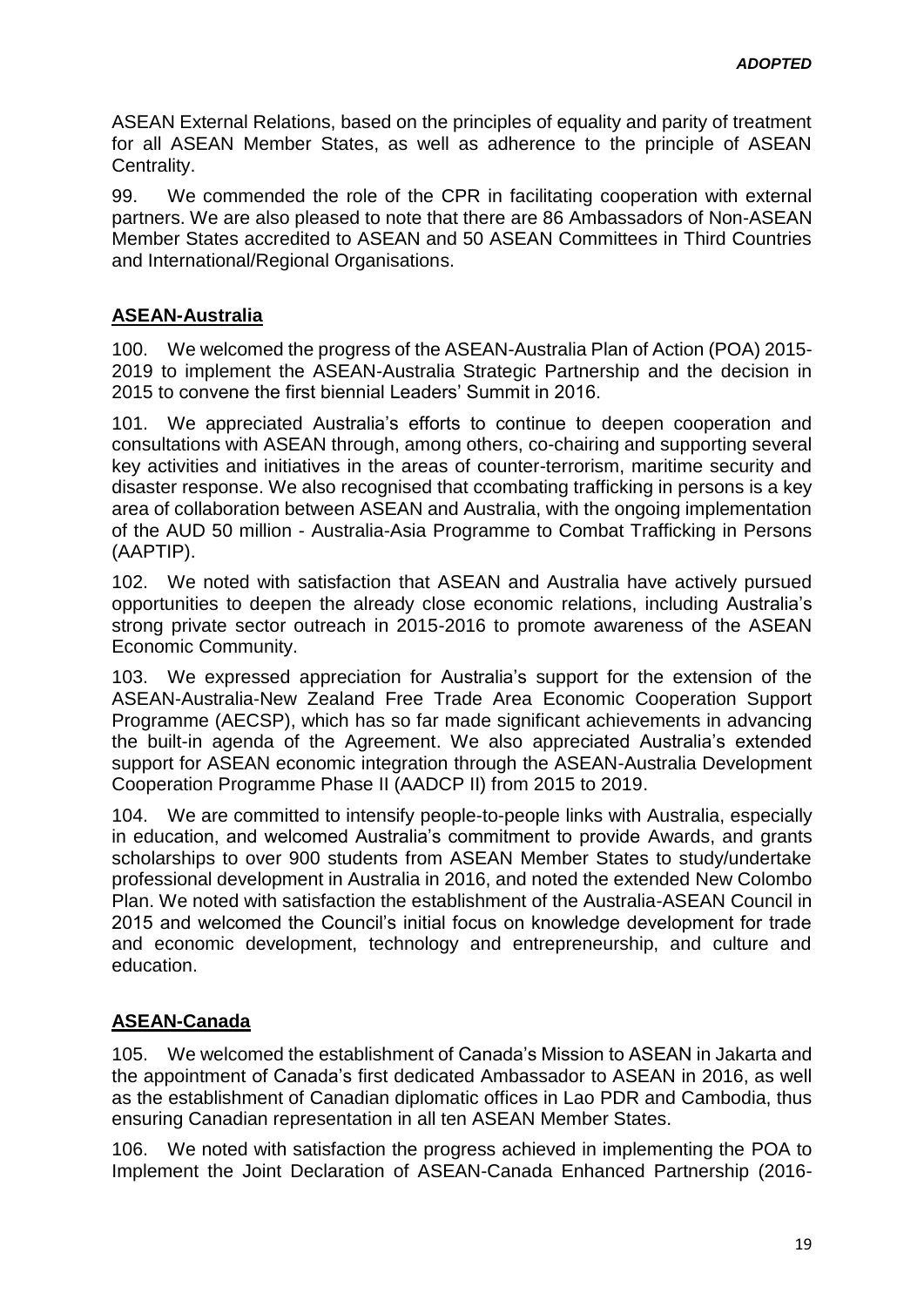2020). We encouraged both sides to enhance cooperation in areas including countering terrorism, transnational crime border security and people smuggling, infrastructure development, trade and investment, Micro, Small and Medium Enterprise (MSME), narrowing the development gap and poverty eradication, air connectivity, good governance and human rights, disaster risk management, climate change, environment, education as well as people-to-people contacts.

107. We look forward to commemorating the 40<sup>th</sup> Anniversary of ASEAN-Canada Dialogue Relations in 2017 and welcomed the proposal to organise commemorative activities throughout 2017.

# **ASEAN-China**

108. We are pleased with the progress of relations and cooperation between ASEAN and China in the past years. We look forward to the convening of the ASEAN-China Commemorative Summit to commemorate the 25<sup>th</sup> Anniversary of ASEAN-China Dialogue Relations on 7 September 2016 in the Lao PDR and the conduct of various commemorative activities throughout 2016, including the exchange of congratulatory messages between the Prime Minister of the Lao PDR, as ASEAN Chair and the Premier of the People's Republic of China and between the Secretary-General of ASEAN and Minister of Foreign Affairs of China.

109. We noted with satisfaction the successful conclusion of the 2011-2015 Plan of Action to implement the Joint Declaration on the ASEAN-China Strategic Partnership for Peace and Prosperity. We look forward to the effective implementation of the new POA (2016-2020) to advance cooperation in the next five years.

110. We took note of the convening of the Special ASEAN-China Foreign Ministers' Meeting in Yuxi, Yunnan Province, on 14 June 2016, at which both sides reaffirmed that the ASEAN-China relations will continue to be guided, *inter-alia,* by the principles enshrined in the United Nations Charter, the TAC, the Five Principles of Peaceful Coexistence, Declaration on the Conduct of Parties in the South China Sea (DOC), and other relevant international laws, treaties and conventions.

111. We noted with satisfaction the progress made in the implementation of the ASEAN-China Air Transport Agreement (AC-ATA) and look forward to working towards full liberalisation of the AC-ATA in support of the upgrading of the ASEAN-China Free Trade Agreement.

112. We welcomed the various activities held in ASEAN Member States and in China this year to celebrate the ASEAN-China Year of Educational Exchange to promote mutual understanding among students and youth of both sides through education. We also look forward to the designation of 2017 as the ASEAN-China Year of Tourism Cooperation.

113. We noted the role of the ASEAN-China Centre in promoting trade, investment, tourism, education and culture between ASEAN and China. In this connection, we look forward to the conclusion and signing of the revised Memorandum of Understanding on the Establishment of the ASEAN-China Centre.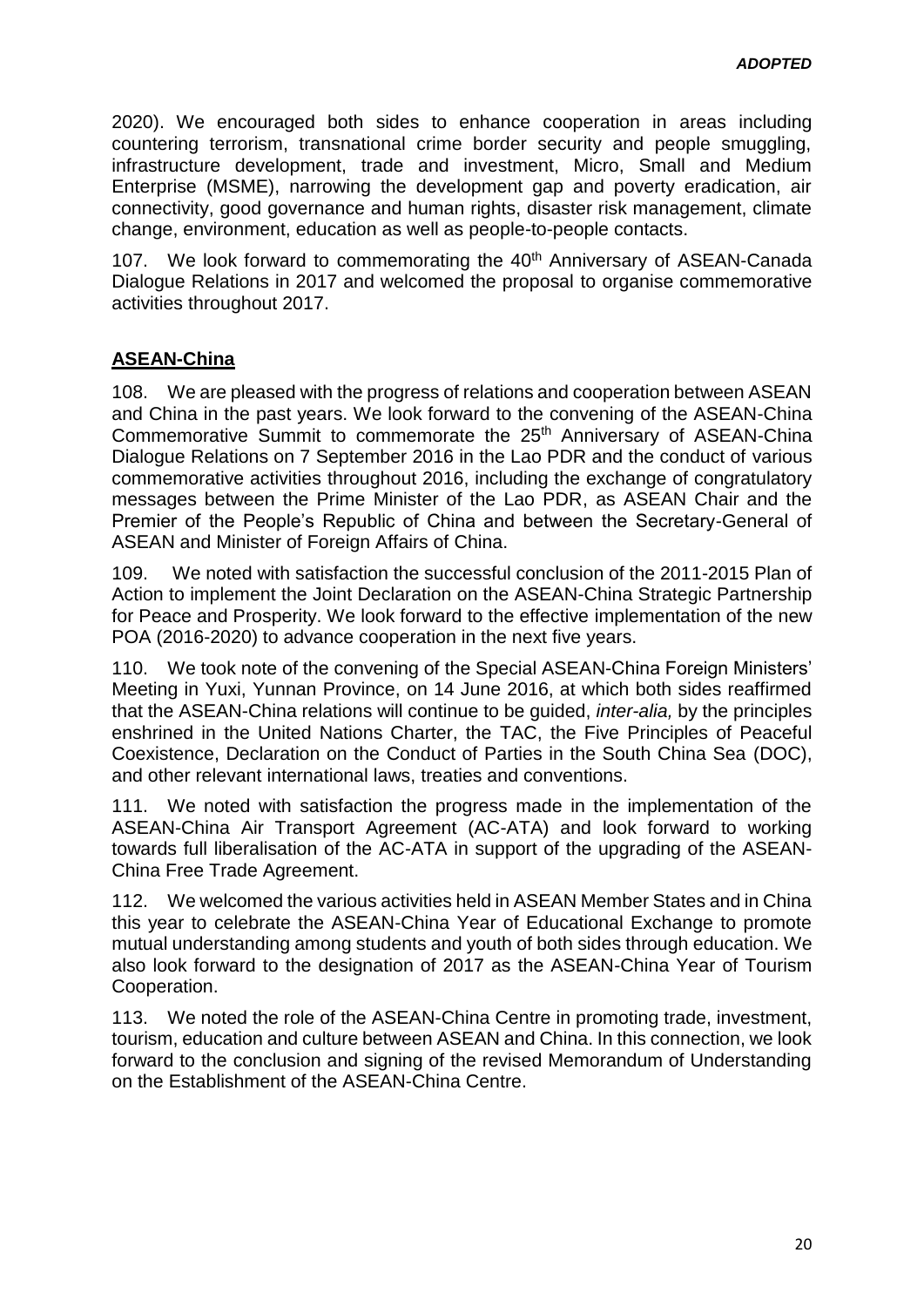# **ASEAN-European Union (EU)**

114. We noted with satisfaction the progress in the implementation of the Bandar Seri Begawan Plan of Action to Strengthen the ASEAN-EU Enhanced Partnership (2013-2017). We appreciated the EU's continued support for the ASEAN Community building efforts through various ASEAN-EU cooperation programmes across the political-security, economic and socio-cultural areas, including enhancing ASEAN Connectivity and the IAI.

115. We are encouraged by the growing dialogue and engagement between ASEAN and the EU. We welcomed the fruitful outcomes of the ASEAN-EU Coordinating Meeting on 13 October 2015 in Bangkok, the Informal ASEAN-EU Ministerial Meeting on 6 November 2015 in Luxembourg, as well as the Meeting between the CPR and H.E. Federica Mogherini, High Representative of the European Union for Foreign Affairs and Security Policy and Vice President of the European Commission on 9 April 2016 in Jakarta.

116. We reaffirmed our shared commitment to work with the EU to develop a roadmap towards realising a strategic partnership, and to explore new areas of cooperation based on shared interests and mutual respect to further strengthen ASEAN-EU relations. We also welcomed the EU's engagement with and contribution to the ASEAN-centred regional architecture through participation in ASEAN-led mechanisms.

117. We are encouraged by the strong trade and investment ties between ASEAN and the EU. We welcomed progress made in 2015 on trade agenda between both regions, both at the bilateral and region-to-region levels. We also noted the positive outcome of the 14<sup>th</sup> ASEAN Economic Ministers (AEM)-EU Trade Commissioner Consultations on 3 March 2016 in Chiang Mai, Thailand, which commended the progress made in the implementation of the ASEAN-EU Trade and Investment Work Programme for 2015-2016 and in the joint stock-taking exercise towards the resumption of an ASEAN-EU Free Trade Agreement.

118. We valued the EU's important role and significant contribution to ASEAN Connectivity through ongoing programmes, such as the ASEAN Regional Integration Support from the EU (ARISE), the ASEAN Air Transport Integration Project (AATIP) and the EU Support to Higher Education in ASEAN Region (EU-SHARE). We look forward to commencing negotiations on a mutually beneficial ASEAN-EU Comprehensive Air Transport Agreement to deepen connectivity between and beyond both regions.

119. We look forward to the convening of the 21<sup>st</sup> ASEAN-EU Ministerial Meeting AEMM on 13-14 October 2016 in Bangkok, Thailand and the 3<sup>rd</sup> High Level Dialogue on Maritime Security Cooperation to be co-hosted by Thailand and the EU on 15-16 September 2016 in Bangkok. We look forward to commemorate the 40<sup>th</sup> Anniversary of ASEAN-EU Dialogue Relations in 2017.

# **ASEAN-India**

120. We noted with satisfaction that ASEAN and India continue to strengthen their Strategic Partnership with the renewed commitment of the Leaders at the 13<sup>th</sup> ASEAN-India Summit in November 2015, in Kuala Lumpur. We look forward to the effective implementation of the new POA of ASEAN-India to Implement the ASEAN-India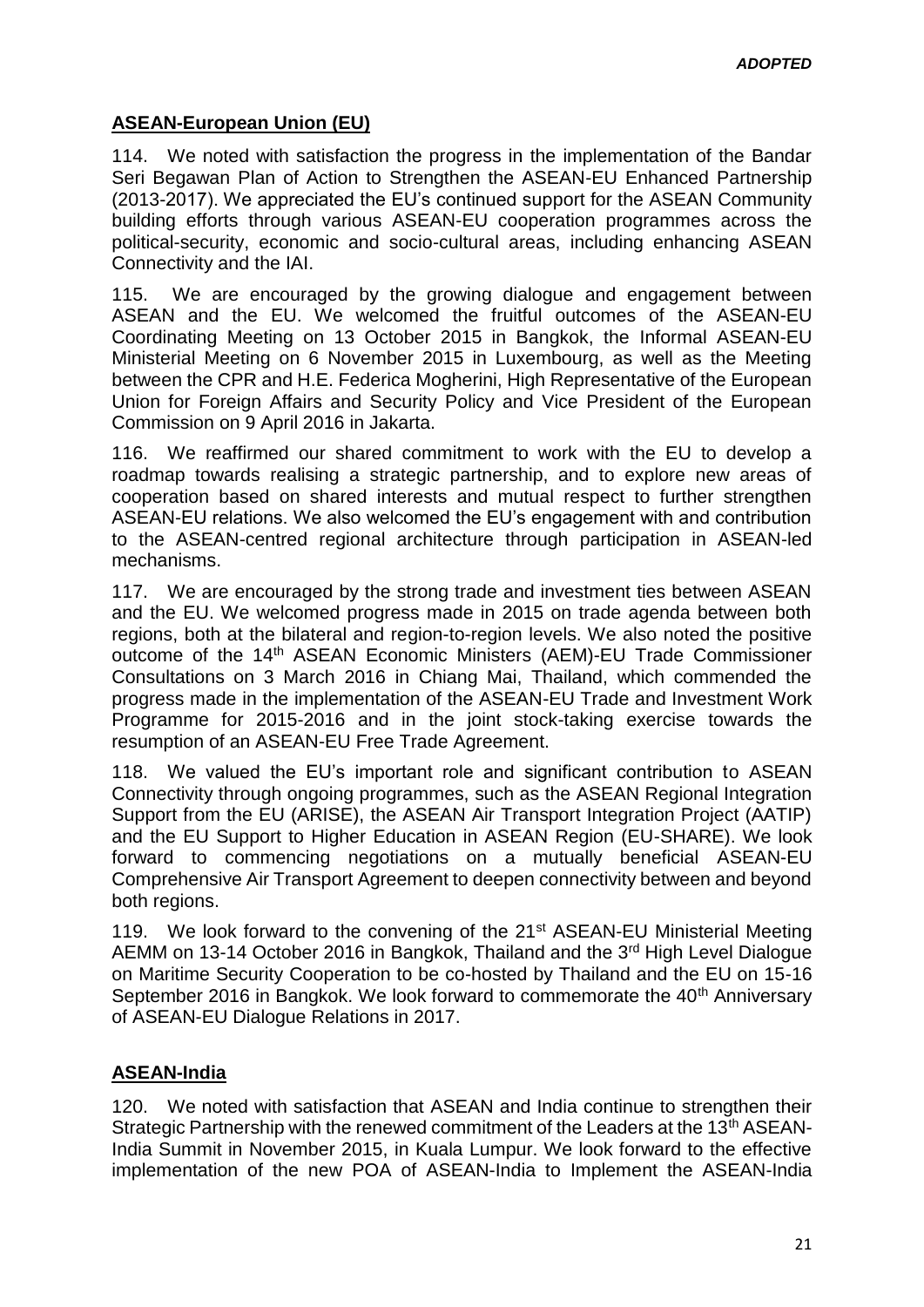Partnership for Peace, Progress and Shared Prosperity (2016-2020) to advance cooperation in the next five years through various ASEAN-India cooperation projects across the political-security, economic and socio-cultural areas. To that end, we welcome that both sides are preparing a list of priority activities and projects to be implemented during 2016-2018.

121. We are encouraged by the steady development of the economic partnership and cooperation between ASEAN and India. We noted that the ASEAN-India Trade in Services and Investment Agreements had entered into force on 1 July 2015 and would serve as catalysts to deepen and broaden trade in services and investment between the two sides.

122. We look forward to the signing of the Memorandum of Understanding on the Establishment of the ASEAN-India Centre (AIC) which would serve as a platform to promote cooperation in various areas and contribute to the strengthening of ASEAN-India dialogue relations.

123. We are encouraged by the commitments by ASEAN and India to further enhance cooperation in counter terrorism, transnational crimes as well as maritime issues, including through capacity building for ASEAN Member States and sharing best practices.

124. We noted the importance of enhancing ASEAN-India connectivity by focusing not only on infrastructure but also on institution and people-to-people connectivity. We also noted the ongoing efforts to enhance air connectivity between ASEAN and India and look forward to the convening of the first Meeting of the ASEAN-India Working Group on Regional Air Services Arrangement and the expeditious conclusion of an ASEAN-India Air Transport Agreement based on 'open skies' principles covering both air freight and passenger services.

125. We look forward to commemorate the 25<sup>th</sup> Anniversary of ASEAN-India Dialogue Relations with activities throughout 2017. In this regard, we are pleased to note that the list of commemorative activities is being developed.

# **ASEAN-Japan**

126. We noted with satisfaction the steady progress made in ASEAN-Japan relations in the past year, and look forward to further strengthening the partnership across all areas through the effective implementation of the Vision Statement on ASEAN-Japan Friendship and Cooperation and its Implementation Plan.

127. We valued Japan's support for ASEAN Community building efforts, including in narrowing the development gap and enhancing regional integration, and recognised the important contribution of the Japan-ASEAN Integration Fund (JAIF) towards the implementation of various projects under ASEAN-Japan cooperation.

128. We welcomed the progress made in reviewing the ASEAN-Japan 10-year Economic Cooperation Roadmap and the efforts to align it with the objectives of the AEC Blueprint 2025.

129. We welcomed the Strategic Vision of the ASEAN-Japan Centre and expressed appreciation for its continuous contribution in promoting trade, investment, tourism and people-to-people exchange, as well as in raising the level awareness of ASEAN in Japan.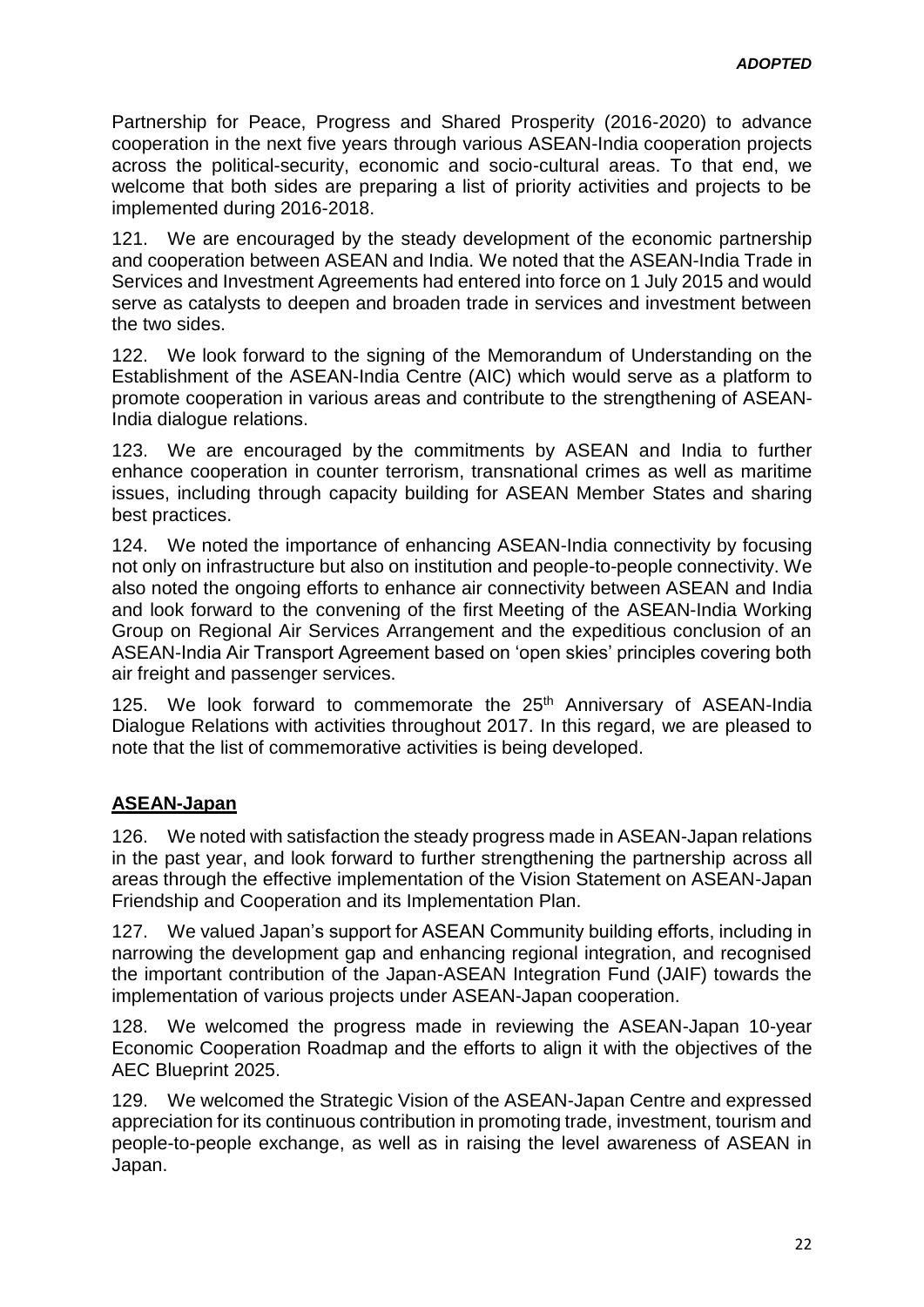130. We also welcomed Japan's efforts through its Industrial Human Resource Development Cooperation Initiative to support human resources development and sustainable growth across the ASEAN region, as well as its establishment of the Japan-ASEAN Women Empowerment Fund which is aimed at strengthening cooperation in empowering women.

131. We noted with satisfaction the progress made at the First Meeting of the ASEAN-Japan Consultations on Regional Air Services Arrangements in Tokyo, Japan, in March 2016 and look forward to the early conclusion of a more liberal and mutually beneficial ASEAN-Japan Air Services Agreement based on the principle of meaningful exchange of traffic rights over and above what has been exchanged bilaterally between Japan and each ASEAN Member State, to substantially increase market access between and beyond ASEAN and Japan.

### **ASEAN-New Zealand**

132. We welcomed the elevation of the ASEAN-New Zealand Dialogue Relations from a comprehensive to a strategic level; and the adoption of the "*Joint ASEAN-New Zealand Leaders' Statement on the 40th Anniversary of ASEAN-New Zealand Dialogue Relations: Advancing our Strategic Partnership towards Greater Mutual Benefit and Prosperity".*

133. We noted with satisfaction the progress made in the implementation of the new ASEAN-New Zealand POA to Implement the Joint Statement for ASEAN-New Zealand Strategic Partnership (2016-2020) to advance cooperation in the next five years. We welcomed the significant increase in New Zealand's contribution to the People Strategy and the Prosperity Strategy and reiterated the importance of their effective implementation.

134. We expressed appreciation to New Zealand for its continued technical and financial assistance to increase ASEAN capacity building in the implementation of the ASEAN-Australia-New Zealand Free Trade Agreement (AANZFTA) through the AANZFTA Economic Cooperation Support Programme (AECSP). We also appreciated New Zealand's support for the extension of the AECSP to 30 June 2018, which has contributed significantly towards advancing the built-in agenda of the AANZFTA.

135. We noted with satisfaction the good progress made in people-to-people linkages, including the commencement of the New Zealand Prime Minister's Fellowship, the ASEAN Young Diplomats Study Tour, the Young Business Leaders' Initiatives (YBLI), the ASEAN-New Zealand scholarships for ASEAN students, and the English Language Training for Officials (ELTO) Programme.

#### **ASEAN-Republic of Korea (ROK)**

136. We noted with satisfaction the successful conclusion of the POA to implement the Joint Declaration on the ASEAN-ROK Strategic Partnership for Peace and Prosperity (2010-2015). We look forward to the effective implementation of the POA (2016-2020) to advance cooperation in the next five years.

137. We noted the heightened expectations of the ASEAN Transport Ministers for the early conclusion of a more liberal and mutually beneficial air services agreement with the ROK. To this end, we look forward to the proposed convening of the 2<sup>nd</sup>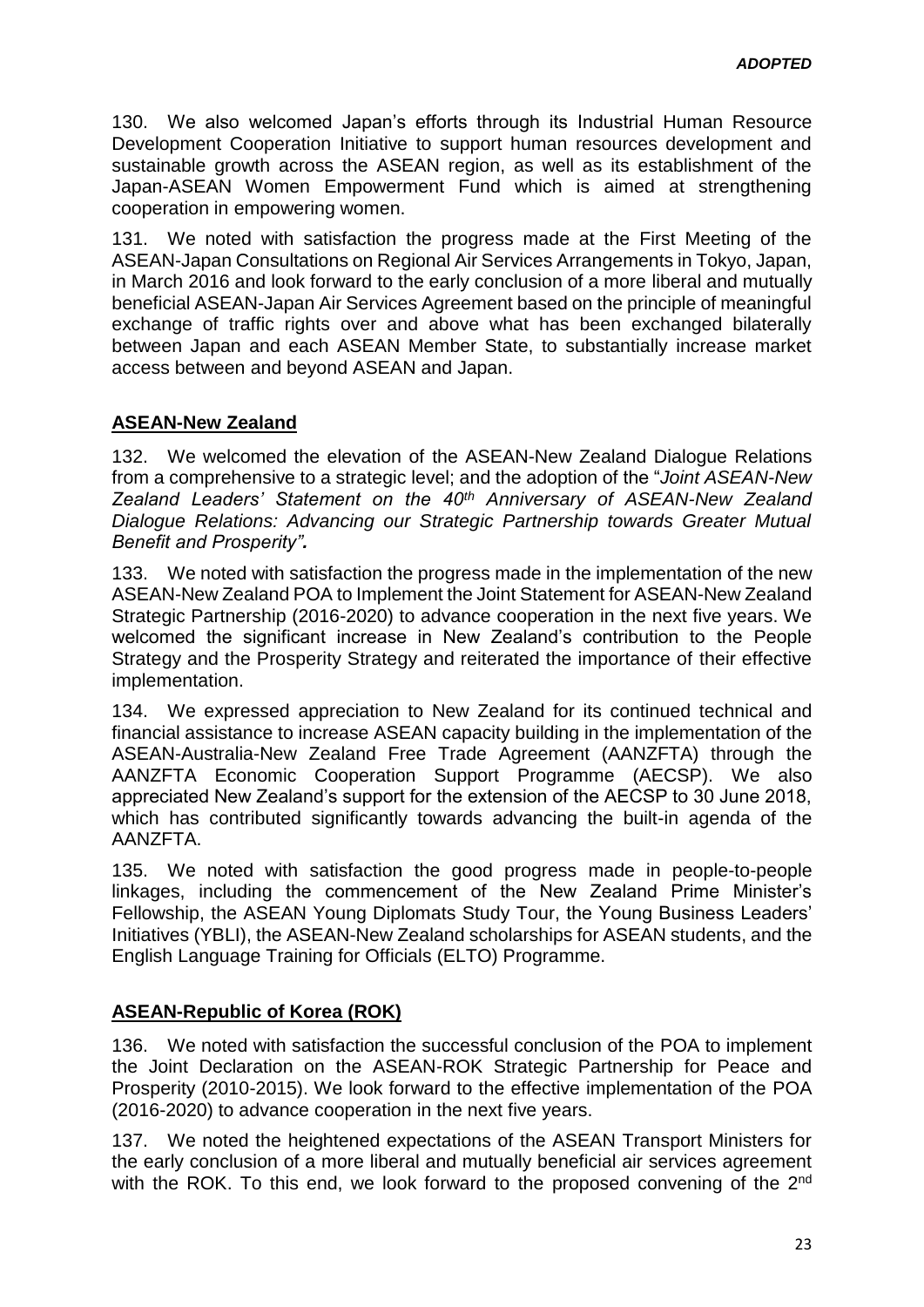Meeting of the ASEAN-ROK Working Group on Regional Air Services Arrangements soon.

138. We welcomed the establishment of the ASEAN Culture House in Busan as well as the observance of the ASEAN-ROK Cultural Exchange Year in 2017. We support the activities to further deepen ASEAN-ROK cooperation while at the same time supporting ASEAN Community building, such as Korea's ASEAN Next Generation Leaders' Programme. We noted the increase of culture and people-to-people contact especially youth exchange, capacity building program, art and culture training program, and scholarship which would further promote friendship and mutual understanding between the peoples of ASEAN and the ROK.

139. We encouraged cooperation among private-sector and micro, small and medium enterprises (MSMEs) through enhanced innovation capacity, human resource development, sharing of best practices, and participation in the regional value chain, including through the proposed establishment of the ASEAN-ROK Innovation Centre.

140. We were pleased with the ASEAN-Korea Centre's contribution in promoting ASEAN-ROK relations, particularly in trade and investment, culture and tourism, as well as people-to-people contacts. We support the role of the Centre in continuing to enhance ASEAN-ROK cooperation as well as initiatives and programmes related to narrowing the development gap in ASEAN.

# **ASEAN-Russia**

141. We welcomed the successful convening of the ASEAN-Russia Commemorative Summit to commemorate the 20<sup>th</sup> Anniversary of the ASEAN-Russia Dialogue Partnership held on 19-20 May 2016 in Sochi, Russian Federation, during which the Leaders adopted the *Sochi Declaration of the ASEAN-Russian Federation Commemorative Summit to Mark the 20th Anniversary of ASEAN-Russian Federation Dialogue Relations "Moving Towards a Strategic Partnership for Mutual Benefit."* We appreciated the achievements made over the past 20 years of ASEAN-Russia Dialogue Relations across a wide range of areas, which have strengthened and enhanced the relations.

142. We also welcomed the adoption of the Comprehensive Plan of Action (CPA) to Promote Cooperation between the Association of Southeast Asian Nations and the Russian Federation (2016-2020) and look forward to the effective implementation of the CPA to further deepen and widen political-security, economic, socio-cultural and development cooperation as well as to realise the full potential of the ASEAN-Russia partnership in the next five years.

143. We took note of the Report of the ASEAN-Russia Eminent Persons Group (AREPG) and encouraged our relevant senior officials to study the recommendations contained therein, as tasked by the Leaders, for tangible implementation, working closely with Russia on this matter.

144. We noted with satisfaction that a number of commemorative activities as well as initiatives from the ASEAN-Russia Year of Culture 2016 have been planned and carried out to mark the broadening and strengthening of cultural ties between ASEAN and the Russian Federation. In this regard, we welcomed the successful convening and fruitful outcome of the Meeting of ASEAN-Russia Culture Ministers on 19 May 2016 in Sochi, Russian Federation. We noted that as part of the commemoration of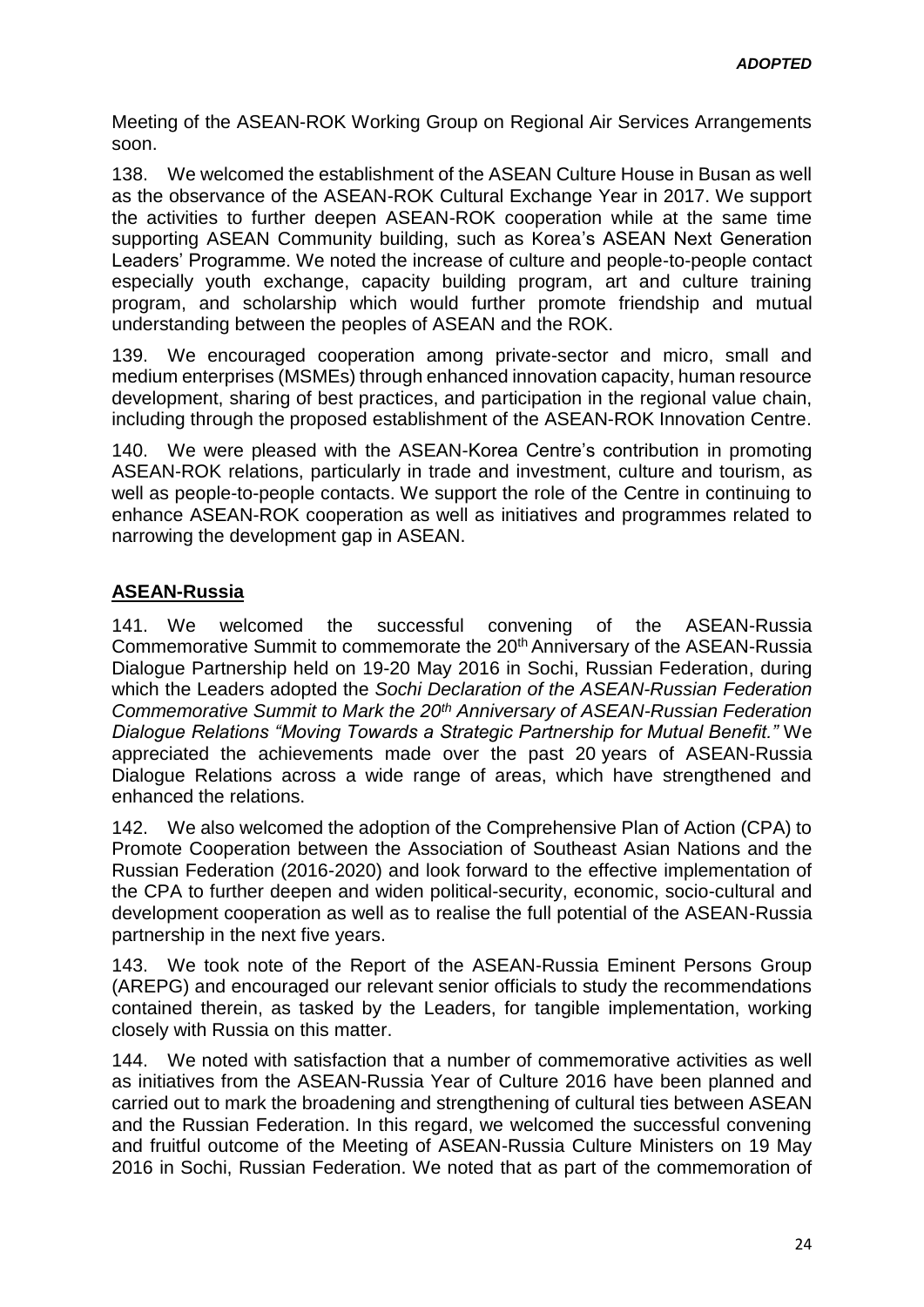the 20<sup>th</sup> Anniversary of the Dialogue Relations, ASEAN and Russia jointly developed and adopted joint sectoral work plans in the areas of science & technology, agriculture and food security, and energy.

145. We were pleased to note the continued commitment by ASEAN and Russia to implement the ASEAN-Russia Trade and Investment Cooperation Roadmap which is aimed at further institutionalising a comprehensive dialogue mechanism on traderelated issues with a view to promoting cooperation in sectors of mutual interest to ASEAN and Russia taking into account regional and global developments.

# **ASEAN-United States of America (U.S.)**

146. We welcomed the significant progress made in ASEAN-U.S. Dialogue Relations, particularly with the elevation of relations to a strategic partnership at the 3<sup>rd</sup> ASEAN-U.S. Summit in Kuala Lumpur in November 2015, as well as with the convening of the ASEAN-U.S. Special Leaders' Summit in Sunnylands, California in February 2016, in which the Leaders adopted the Joint Statement of the ASEAN-U.S. Special Leaders' Summit: Sunnylands Declaration.

147. We noted with satisfaction the progress made in implementing the POA to Implement the ASEAN-US Strategic Partnership (2016-2020) to further support the ASEAN Community in its three pillars, particularly within the five priority areas of economic integration, maritime cooperation, transnational challenges including climate change, emerging leaders, and women's opportunities.

148. We agreed to continue to advance ASEAN-U.S. cooperation to address traditional and non-traditional security challenges such as terrorism, violent extremism, drug trafficking, maritime security, cyber security, trafficking in persons and explore possible cooperation in the area of illicit trafficking in wildlife and timber, through increased engagement and collaboration.

149. We welcomed the progress made on ASEAN-U.S. economic cooperation, including through the ASEAN-U.S. Trade and Investment Framework Arrangement Joint Council (TIFA JC) Meeting on 17 February 2016 and the outcomes of the Third AEM Roadshow to the U.S. in 2016, which helped raise awareness about the ASEAN Community and its economic potential to key stakeholders, and showcase ASEAN's economic integration in the U.S. We also welcomed the new initiatives to strengthen ASEAN-U.S. cooperation, namely U.S.-ASEAN Connect; and ASEAN-U.S. Trade Workshops and the ASEAN-U.S. Internship Programme for ASEAN Young Professionals. We look forward to enhancing ASEAN-U.S. aviation relations and to both sides concluding an ASEAN-US Aviation Cooperation Framework covering comprehensive economic and technical components.

150. We agreed to continue to advance ASEAN-U.S. cooperation in various sociocultural fields such as humanitarian assistance and disaster relief, fisheries and marine conservation, climate change and environment, green financing, education, health and cultural exchanges.

151. We appreciated the U.S.' continued support for ASEAN integration and community building efforts through various development cooperation programmes, including the ASEAN Connectivity through Trade and Investment (ACTI) and the ASEAN-U.S. Partnership for Good Governance, Equitable and Sustainable Development and Security (ASEAN-U.S. PROGRESS), as well as its commitment to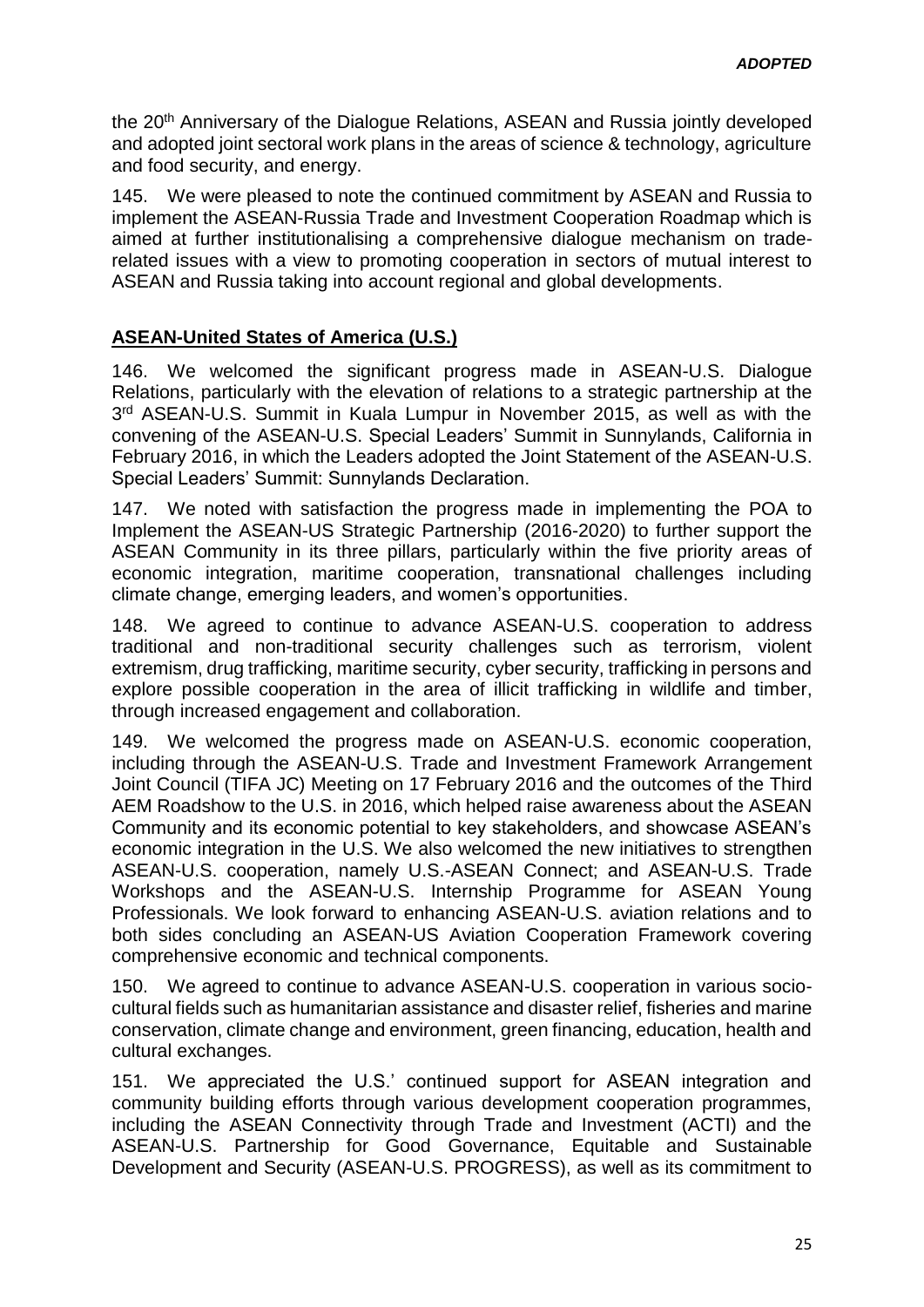intensify the people-to-people connectivity, particularly young people, through among others, Fulbright US-ASEAN Visiting Scholars Initiative, ASEAN-U.S. Science and Technology Fellows Pilot Program, Young Southeast Asian Leaders' Initiative (YSEALI) and the ASEAN-U.S. Science Prize for Women.

152. We look forward to commemorating the 40<sup>th</sup> Anniversary of ASEAN-U.S. Dialogue Relations in 2017.

#### **ASEAN Plus Three Cooperation**

153. We reaffirmed our commitment to further strengthen the ASEAN Plus Three (APT) cooperation framework to promote peace, security and prosperity in East Asia, noting that this will continue to contribute to the ASEAN Community and deepen regional integration.

154. We noted the good progress made in the implementation of the APT Cooperation Work Plan (2013-2017) especially in the areas of finance, food security, tourism, agriculture and health cooperation and encouraged the implementation of the remaining measures in the Work Plan. We noted that the CPR and the Ambassadors of the Plus Three countries to ASEAN will conclude the succeeding Work Plan in 2017.

155. We noted with satisfaction the significant progress made in the finalisation and endorsement of action plans for the East Asia Vision Group (EAVG) II recommendations selected for implementation, as well as in the implementation of action plans which have already been adopted. We look forward to the progress report on the implementation of the EAVG II action plans to be submitted to the 19<sup>th</sup> APT Summit in September 2016. We emphasised that the follow-up initiatives to the EAVG II Report should support ASEAN's integration process.

#### **East Asia Summit**

156. We recognised the important contribution of the EAS to the maintenance and promotion of peace, security, stability and prosperity in the region. In this regard, we reaffirmed our commitment to further strengthen the EAS as a Leaders-led forum for dialogue and cooperation on broad strategic, political, and economic issues of common interest and concern with ASEAN playing a central role and driving force in line with the Kuala Lumpur Declaration on the 10<sup>th</sup> Anniversary of the East Asia Summit adopted on 22 November 2015, and based on the established principles, objectives and modalities of the EAS. We reiterate our support for the EAS' contributions to a rules-based approach in managing inter-state relations in the region, promoting strategic trust and helping ensure transparent and predictable behaviour.

157. We welcomed the establishment of regular engagement among the EAS Ambassadors in Jakarta and supported the continuation of such meetings to enhance EAS cooperation as well as to assist in the coordination and implementation of Leaders' decisions. We also welcomed the establishment of the EAS Unit in the ASEAN Secretariat to facilitate EAS cooperation. In this context, we look forward to finalising the Terms of Reference (TOR) on the Engagement of the EAS Ambassadors in Jakarta and the ASEAN Secretariat's paper on standardising the EAS processes.

158. We noted with satisfaction the progress made in the six priority areas of EAS cooperation, namely energy, education, finance, global health including pandemics,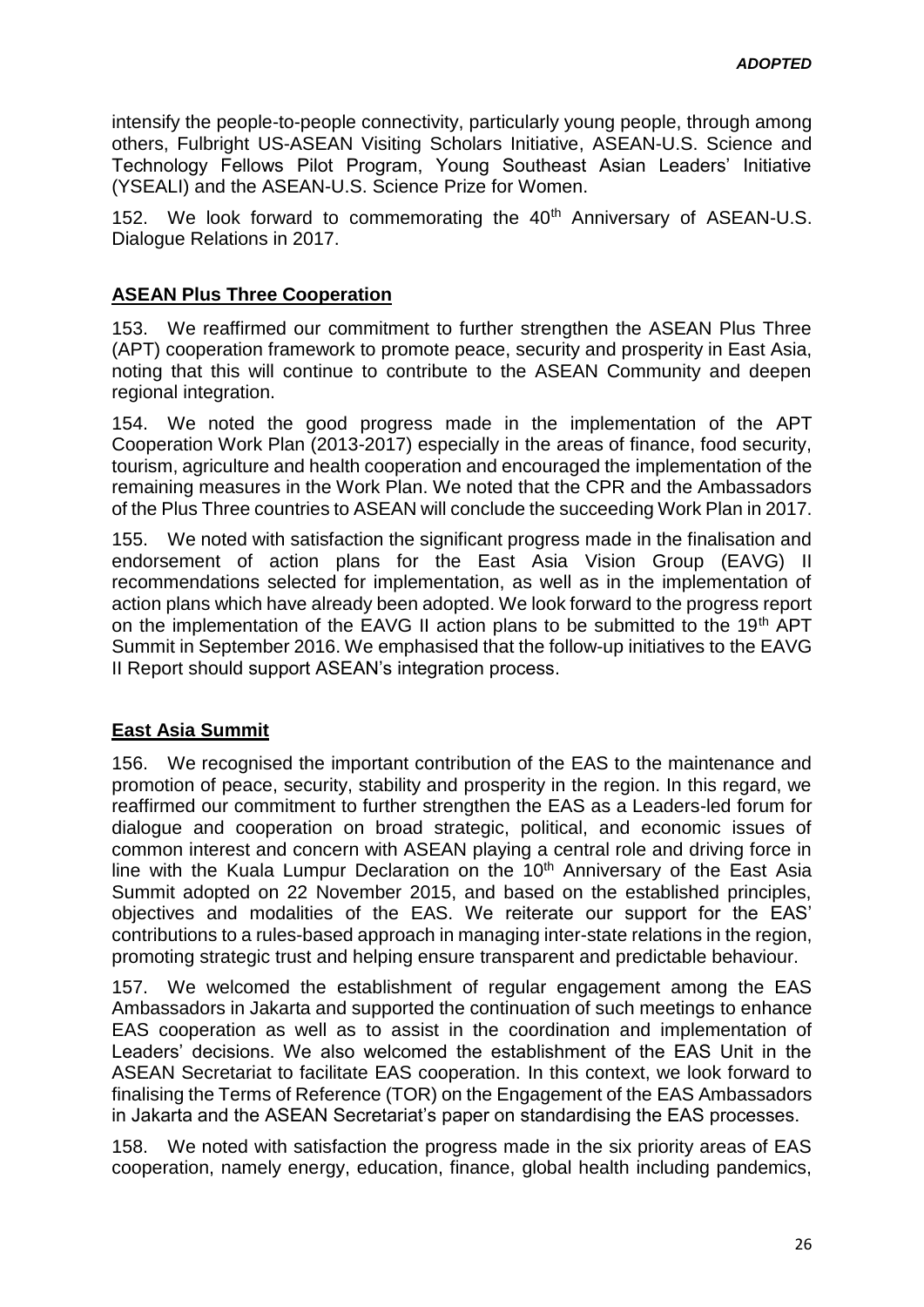environment and disaster management, and ASEAN Connectivity. In this regard, we stressed the need to continue effectively implementing the Plan of Action (2016-2017) of the Phnom Penh Declaration on EAS Development Initiatives. We also underlined the need to enhance EAS cooperation to address pressing issues of common interest and concern, and to respond to emerging challenges related to peace, stability and security in the region. We also encouraged the effective implementation of the EAS statements adopted at the 10<sup>th</sup> EAS.

159. We underscored the importance of maritime cooperation in order to effectively manage maritime-related issues in the region, including maritime security, maritime connectivity, freedom of navigation and over-flight, search and rescue, marine environmental protection, fisheries, energy and food security. In this regard, we look forward to the implementation of the EAS Statement on Enhancing Regional Maritime Cooperation adopted at the 10<sup>th</sup> East Asia Summit in November 2015.

160. We welcomed the proposal to convene an EAS Regional Seminar for Capacity Building to Counter Violent Extremism in Indonesia this year as one of the concrete activities to implement the EAS Statement on Countering Violent Extremism, which was adopted at the 10<sup>th</sup> EAS Summit.

# **ASEAN-Sectoral Dialogue Partners**

161. We look forward to the convening of the 6<sup>th</sup> ASEAN-Pakistan Joint Sectoral Cooperation Committee Meeting to be held later in 2016, with a view to enhancing and renewing cooperation between both sides.

162. We welcomed the successful convening of the inaugural ASEAN-Norway Joint Sectoral Cooperation Committee (AN-JSCC) Meeting on 11 December 2015 to mark the start of ASEAN-Norway formal engagement and to discuss modalities to carry the partnership forward. We look forward to forging substantial cooperation with Norway.

# **ASEAN-United Nations (UN)**

163. We noted the ongoing cooperation between ASEAN and the UN, including on promoting complementarities between ASEAN Community Vision 2025 and the UN 2030 Agenda for Sustainable Development, and reaffirmed our commitment to continue engaging with the UN to further strengthen our mutually beneficial cooperation. We look forward to the early adoption of the POA to Implement the Joint Declaration on Comprehensive Partnership between ASEAN and the UN (2016-2020).

164. We noted with satisfaction the successful convening of the ASEAN-UN Secretariat-to-Secretariat (S2S) Meeting in Jakarta on 30 March 2016, where both sides agreed to step up the cooperation on areas of priorities towards the implementation of ASEAN Community Vision 2025 and the 2030 Agenda for Sustainable Development.

165. We noted the success of the ASEAN-UN Regional Dialogue (AURED) series and look forward to the next AURED Workshop on Conflict Prevention and Preventing Violent Extremism to be held in Indonesia in November 2016.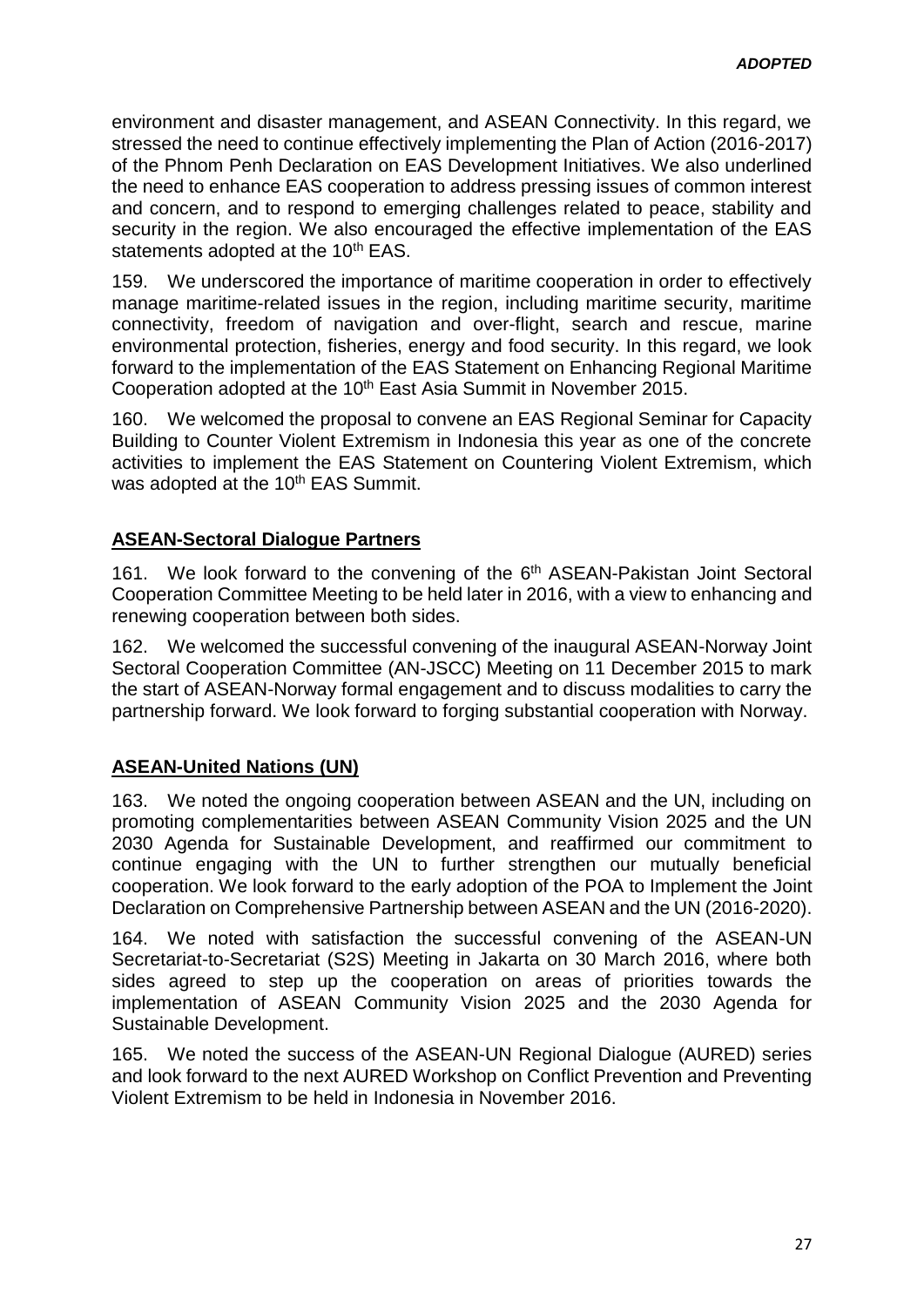# **Regional Organisations**

166. We noted the growing interest of regional organisations to forge stronger cooperation with ASEAN. We therefore encouraged our senior officials, CPR and sectoral bodies to explore means and ways to further strengthen cooperation with those regional organisations.

167. We welcomed the engagement between the CPR and the Group of External Relations of the Pacific Alliance at their meeting in Bangkok, Thailand on 10 May 2016 and look forward to the adoption of the ASEAN-Pacific Alliance Framework for Cooperation at the 3rd Meeting of the ASEAN-Pacific Alliance Foreign Ministers in September 2016.

168. We look forward to the convening of a CPR-Gulf Cooperation Council (GCC) Ambassadors' Meeting to be held later in 2016 in Jakarta and the drafting of a new ASEAN-GCC Plan of Action that would shape the future cooperation between the two sides.

# **Application for Formal Partnership with ASEAN**

169. We are pleased to note the growing interest of external parties in pursuing formal partnership with ASEAN. We agreed to consider the new and official applications in accordance with the Guidelines for ASEAN's External Relations and undertake the necessary ASEAN processes. In this regard, we reviewed and agreed to grant the status of Sectoral Dialogue Partner to Switzerland and the status of Development Partner to Germany.

# **ASEAN REGIONAL FORUM**

170. We reaffirmed the importance of the ARF as the most inclusive forum in the Asia-Pacific region to foster constructive dialogue and cooperation on political and security issues of common interest and concern. In the context of evolving regional security architecture, it is imperative that the ARF maintains its relevance with ASEAN at its core. We welcomed the growing interest of the ARF participants in addressing the increasing complex regional and emerging non-traditional security challenges through effective implementation ofconcrete and practical activities in line with the Hanoi Plan on Action to Implement the ARF Vision Statement as well as other ARF work plans.We remained committed to work towards the Preventive Diplomacy phase in the ARF process at a pace comfortable to all participants as well as to further enhance the Confidence Building Measures in order to promote peace, security and stability in the region and the world. In this regard, we welcomed the successful conduct of ARF training courses on preventive diplomacy in November-December 2015 in Indonesia and in March 2016 in Viet Nam.

#### **Regional Security Architecture**

171. We noted with satisfaction the progress made in the implementation of the Work Plan on Maintaining and Enhancing ASEAN Centrality which provides the fundamental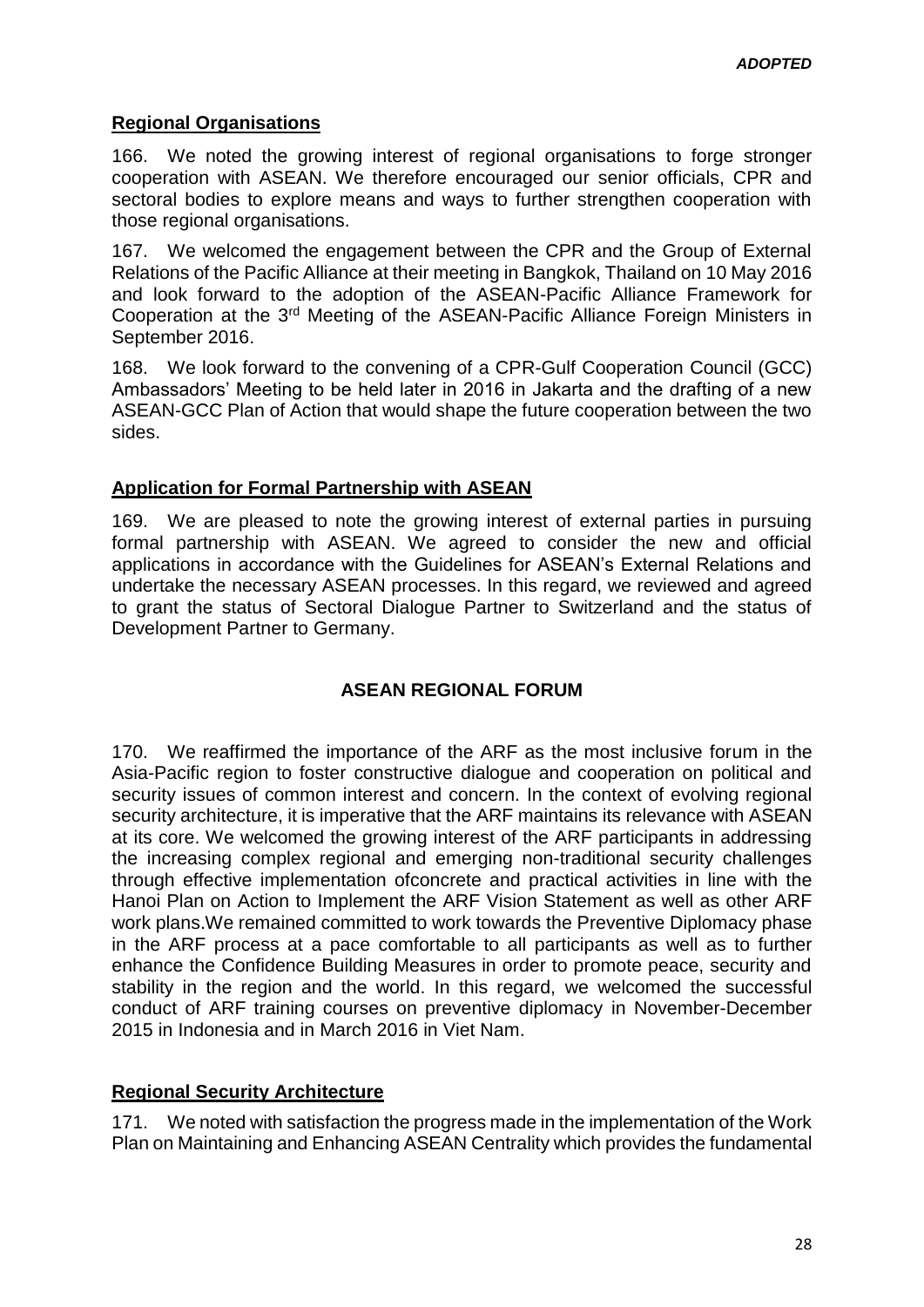principles and specific measures to promote ASEAN Centrality in view of the geostrategic shifts in the region.

172. We welcomed the outcomes and developments of the discussion on regional security architecture at the 5<sup>th</sup> EAS Workshop on Regional Security Architecture in Beijing, China, 27-28 June 2016, which stressed the importance of ASEAN Centrality in the regional security architecture and underscored the need to strengthen it. We looked forward to continuation of the discussion on the future regional security architecture in the next EAS Workshops.

#### **Timor-Leste's Application for ASEAN Membership**

173. We noted the completion of the three independent studies on the implications of Timor-Leste's ASEAN membership application to the APSC, AEC and ASCC pillars. We were pleased to note that a number of ASEAN sectoral bodies have started exploring the possibility of Timor-Leste's participation in their respective activities for capacity building purposes, in line with the decisions at the 5th ASEAN Coordinating Council Working Group Meeting in June 2015. We looked forward to the continued discussion of the ASEAN Coordinating Council Working Group this year, taking into consideration the results of the studies.

#### **REGIONAL AND INTERNATIONAL ISSUES**

### **South China Sea**

174. We remain seriously concerned over recent and ongoing developments and took note of the concerns expressed by some Ministers on the land reclamations and escalation of activities in the area, which have eroded trust and confidence, increased tensions and may undermine peace, security and stability in the region.

175. We reaffirmed the importance of maintaining and promoting peace, security, stability, safety and freedom of navigation in and over - flight above the South China Sea.

176. We further reaffirmed the need to enhance mutual trust and confidence, exercise self-restraint in the conduct of activities and avoid actions that may further complicate the situation, and pursue peaceful resolution of disputes in accordance with international law, including the 1982 United Nations Convention on the Law of the Sea (UNCLOS).

177. We emphasised the importance of non-militarisation and self-restraint in the conduct of all activities, including land reclamation that could further complicate the situation and escalate tensions in the South China Sea.

178. We underscored the importance of the full and effective implementation of the DOC in its entirety, and while noting the momentum and new phase of consultations, urged all parties to work expeditiously for the early adoption of an effective Code of Conduct (COC), including through increasing the frequency of ASEAN-China Senior Officials' Meetings and Joint Working Group Meetings on the Implementation of the DOC.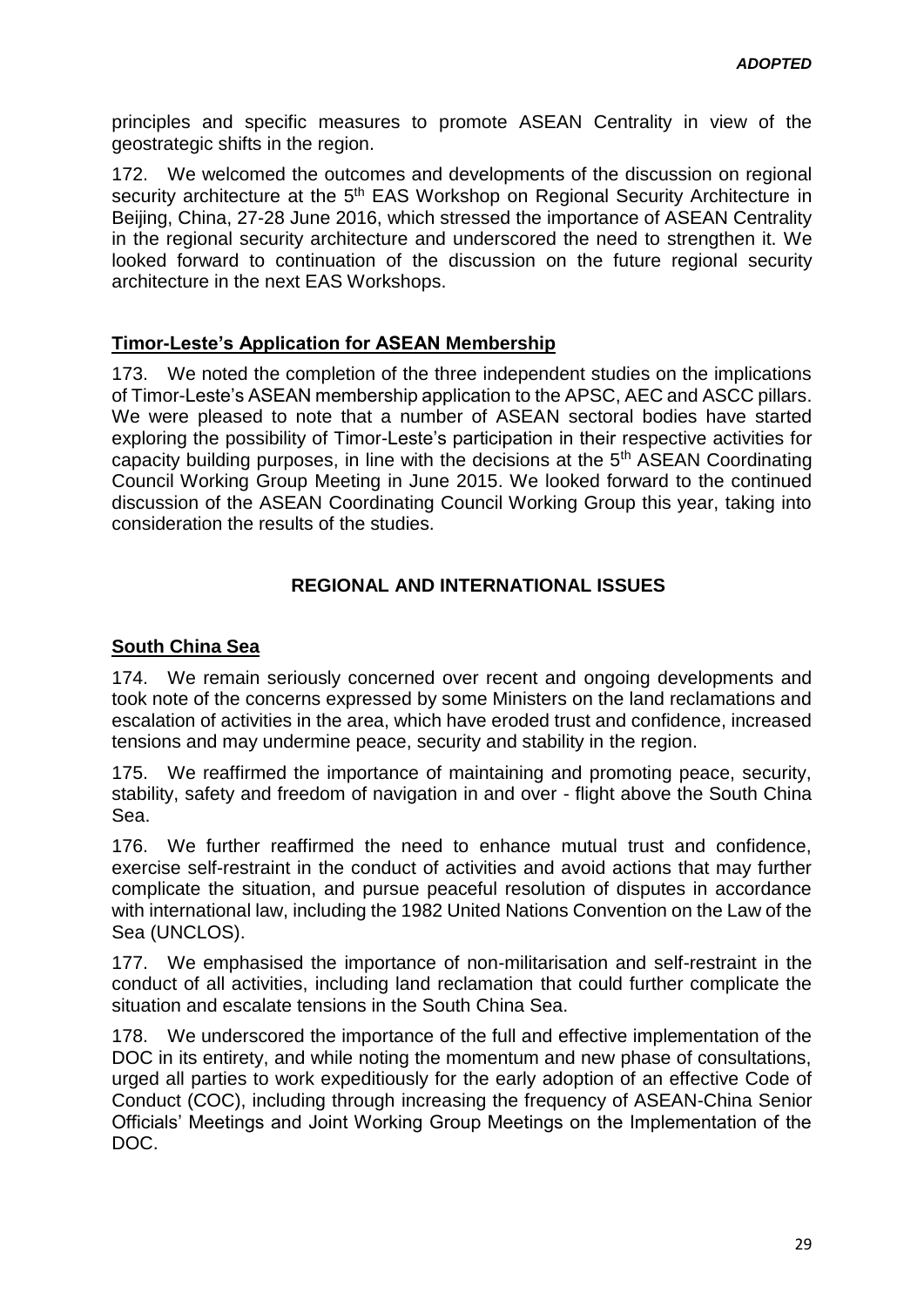179. We highlighted the urgency to intensify efforts to achieve further substantive progress in the implementation of the DOC in its entirety as well as substantive negotiations for the early conclusion of the COC including the outline and timeline of the COC.

180. Pursuant to the full and effective implementation of the DOC in its entirety, and pending the early adoption of an effective COC, we stressed the importance of undertaking confidence building and preventive measures to enhance, among others, trust and confidence amongst parties.

181. We reiterated the need to establish the MFA-to-MFA hotline to manage maritime emergencies in the South China Sea. We looked forward to the adoption of a joint statement on the observance of the Code for Unplanned Encounters at Sea (CUES) in the South China Sea. Both are seen as deliverables for the ASEAN-China Commemorative Summit. In our view, these are practical measures that could reduce tensions, and the risks of accidents, misunderstandings and miscalculation.

### **Situation in the Middle East**

182. We reaffirmed ASEAN's support for the inalienable rights of the Palestinian people, including the right to self-determination, for an independent state of Palestine and a Two-State solution for Israel and Palestine that will usher in an environment where Israel and Palestine live alongside each other in peace. We also urged both parties to actively take positive steps to allow for negotiations to gain traction in order to reach a final, just and comprehensive settlement to the conflict.

183. We acknowledge the international efforts for a peace process in the Middle East and render our support to ensure the successful convening of the international peace conference before the end of this year.

# **Countering Violent Extremism, Radicalisation and Terrorism**

184. We strongly condemned the violence and brutality committed by terrorist groups whose impact increasingly poses a serious threat to regional and international peace and security. We reiterated our commitment to working with the international community and our support for relevant United Nations Security Council (UNSC) resolutions to combat violent extremism and terrorism in all their forms and manifestations and address conditions conducive for terrorism as well as the root causes of violent extremism and terrorism, including through the promotion of the Global Movement of Moderates.

185. We reaffirmed our commitment to the full implementation of the ASEAN Convention on Counter Terrorism and the ASEAN Comprehensive Plan of Action on Counter Terrorism.

186. We recognised the important role of education in ASEAN's collective efforts in promoting a culture of peace and understanding among different cultures and religions in ASEAN through relevant key messages in the curriculum, learning content, and teaching strategies. We put high regard on the role of teachers and education leaders, as well as their development and empowerment as moderates in promoting harmony and peaceful co-existence and in the prevention of violent extremism.